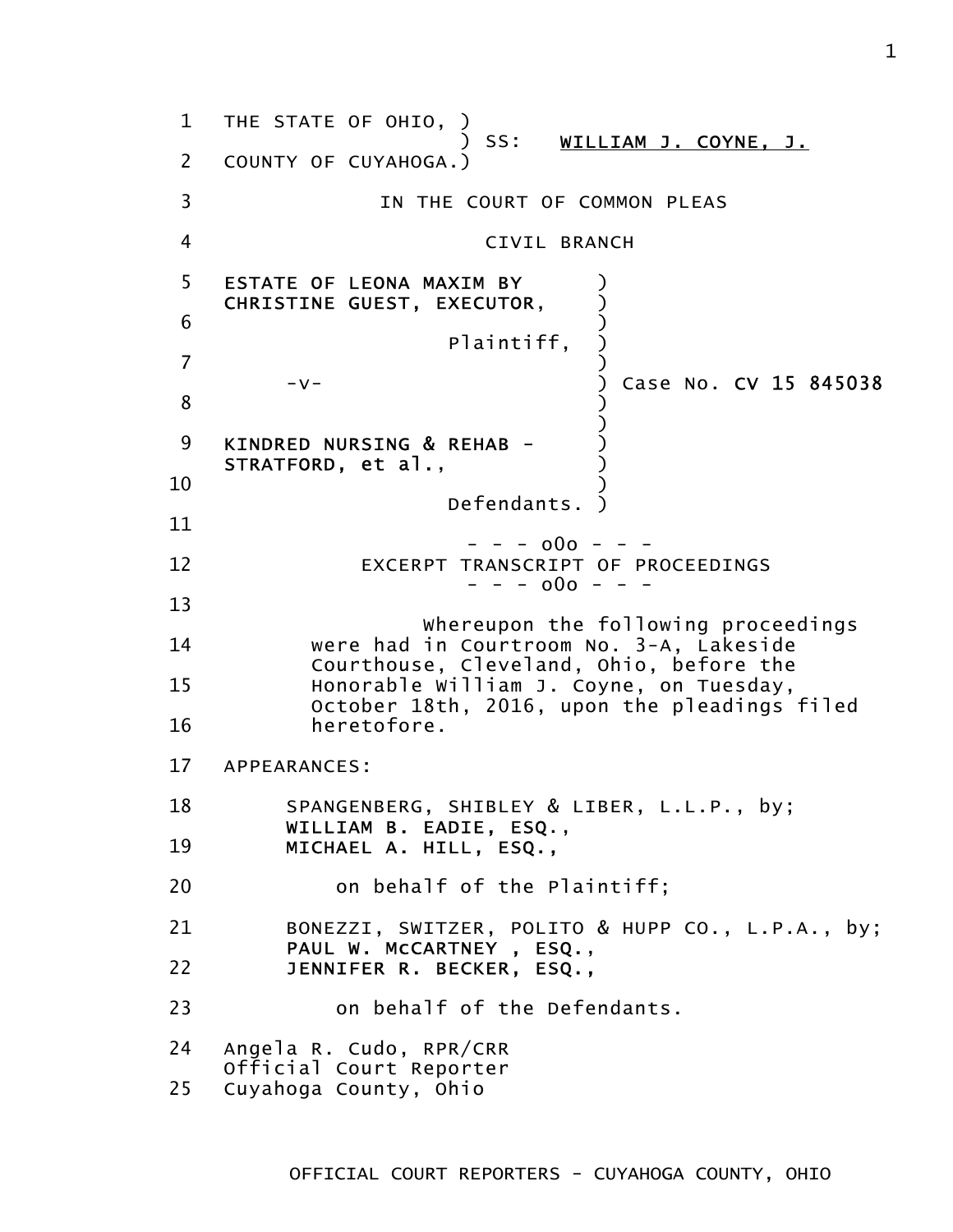| $\mathbf{1}$   | TUESDAY AFTERNOON SESSION                               |
|----------------|---------------------------------------------------------|
| $\overline{2}$ | <b>OCTOBER 18, 2016</b>                                 |
| 3              | <b>PROCEEDINGS</b>                                      |
| 4              | $- - - 000 - - -$                                       |
| 5              | * * * * *                                               |
| 6              | The PLAINTIFF, to further maintain                      |
| $\overline{7}$ | the issues on her part to be                            |
| 8              | maintained, called as a witness,                        |
| 9              | ERNEST TOSH, who, being first duly                      |
| 10             | sworn, was examined and testified as                    |
| 11             | follows:                                                |
| 12             | $- - - 000 - - -$                                       |
| 13             | DIRECT EXAMINATION OF ERNEST TOSH                       |
| 14             | BY MR. EADIE:                                           |
| 15             | Q. Good afternoon, Mr. Tosh. Welcome to                 |
| 16             | Cleveland.                                              |
| 17             | A. Thank you.                                           |
| 18             | where are you from?<br>$Q_{\bullet}$                    |
| 19             | Dallas.<br>A.                                           |
| 20             | And did I ask you to analyze publicly<br>Q <sub>z</sub> |
| 21             | available data about the Kindred - Stratford nursing    |
| 22             | home to provide your conclusion as to whether Kindred   |
| 23             | was providing adequate staffing to meet the resident    |
| 24             | care needs?                                             |
| 25             | Yes, you did.<br>Α.                                     |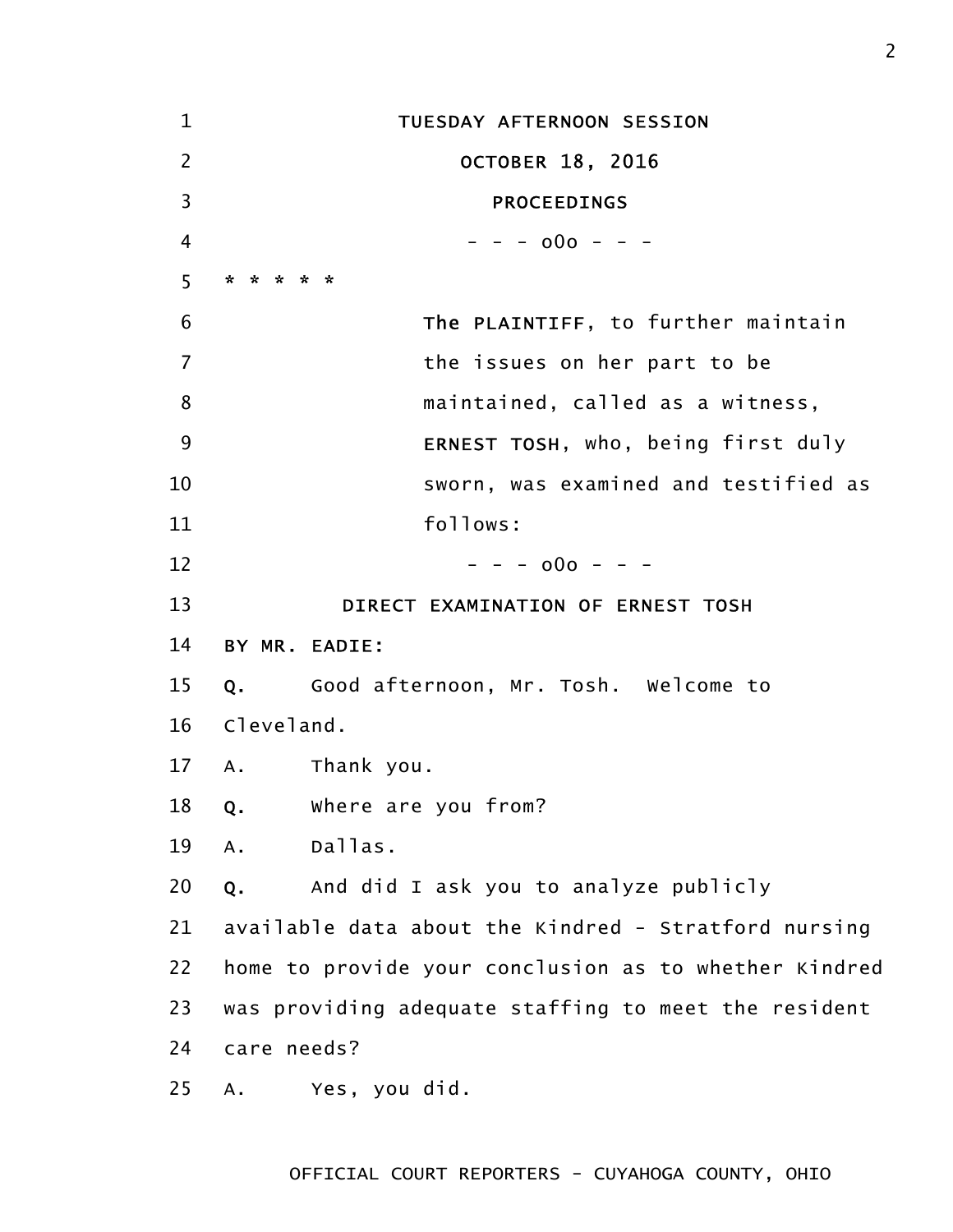1 2 3 4 Q. Before we jump into that, your conclusions, I want the jury to learn a little bit about you. Can you explain your background say from college forward, your education and training.

5 6 7 8 A. Sure. I went to Texas Tech Law School in Lubbock. Before I went to law school I also went to Tech and graduated with a degree in finance with significant hours in accounting and economics.

9 10 11 12 13 Once I got out of law school and started practicing law, in the semesters where I was not going to be in trial I would take additional coursework at Texas Christian University in Fort Worth mostly in math and computer science.

14 15 16 17 18 And then once I finished law school, like I said, I started practicing law in the Dallas/Fort Worth Area as a prosecutor, and then as a criminal defense attorney, and then more recently as a civil litigator.

19 20 Q. And have you been practicing consistently since you graduated from law school?

21 22 23 A. No, I have not. About five years ago I started practicing after taking about a ten-year hiatus to raise my children.

24 25 Q. And you said civil litigation. What you do in the last five years at least in terms of your legal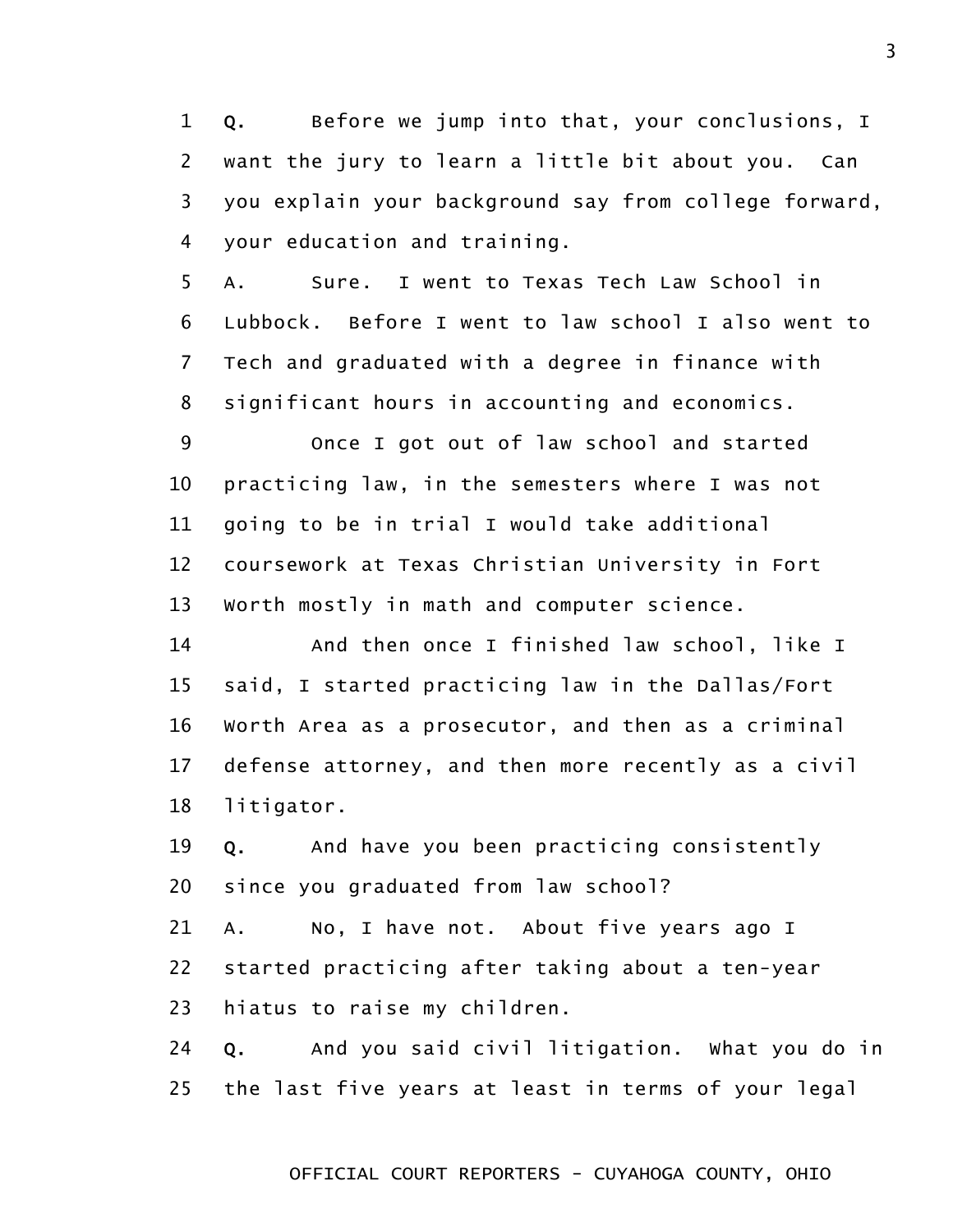1 2 practice, does that include medical negligence cases like this one?

3 A. Yes, it does.

4 5 6 Q. Do you also have a company that does that type of analysis I've asked you to do for us today about staffing in nursing homes?

7 8 9 10 11 12 13 A. Yes. I have a company called Full Financials that provides analytical information, forensic accounting-type information, on skilled nursing facilities or as they're also known as nursing homes. Q. How did that start? How did you end up starting that business and getting involved in that type of analysis?

14 15 16 17 18 19 20 21 22 23 24 25 A. About five years ago I had a friend that was practicing in civil litigation, my oldest son had just started college, and I was consulted about these spreadsheets he had. He couldn't really make heads or tails of them. So I consulted with him to help him understand what those spreadsheets were. They turned out to be the cost reports that nursing homes have to file with the federal government each year. And so through that initial contact I started consulting on nursing home cases as a consultant on the forensic accounting side and eventually I actually started practicing law again in this area.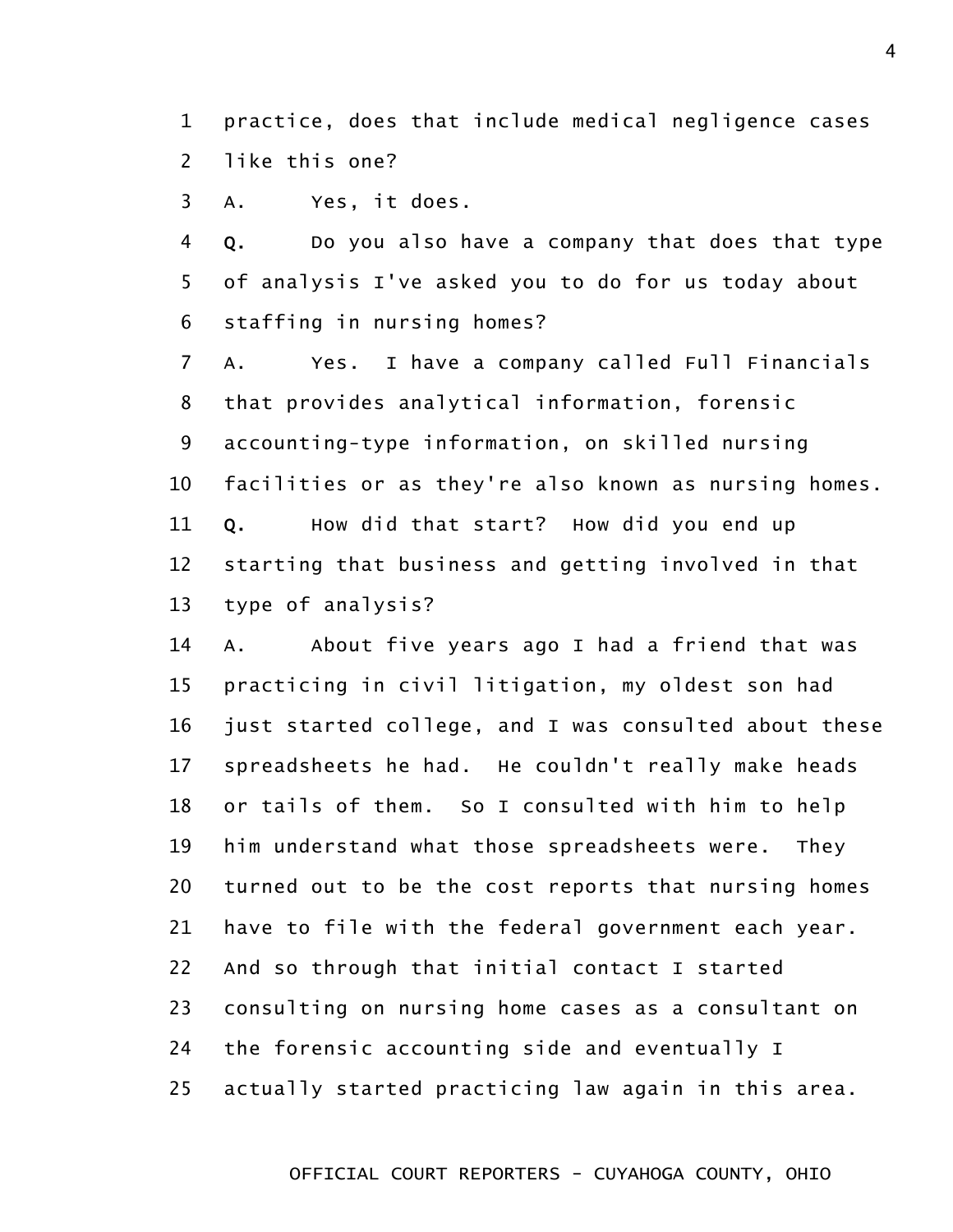1 2 3 4 5 Q. And when you were initially looking at these cost reports, was this electronic or on paper? A. It was on paper. They are very voluminous spreadsheets, dozens and dozens and dozens of pages of spreadsheets.

6 7 8 9 10 11 12 13 14 15 16 17 Q. I know you don't have a stack of paper with you. You have your computer. Has that changed? A. Yes. When we realized how difficult it was to work with the paper spreadsheets, I figured out how you could download CMS' database. CMS is the federal agency that oversees all of the nursing homes in the country, and so they collect this financial information each year from each facility, and they have a huge database. And so I figured out how to download that database into a mirror database that I have. By doing that, I don't have to deal with the paper anymore. It's all done electronically.

18 19 20 21 22 Q. When you say mirror database, I'm going to try to unpack. Sounds like you like numbers. I haven't met a lot of lawyers who do. I will try to unpack that a little bit. How did you create that database structure to receive that information?

23 24 25 A. Well, we got the database design from CMS, and then we, because I hired a database administrator to help me on it, we built the database basically to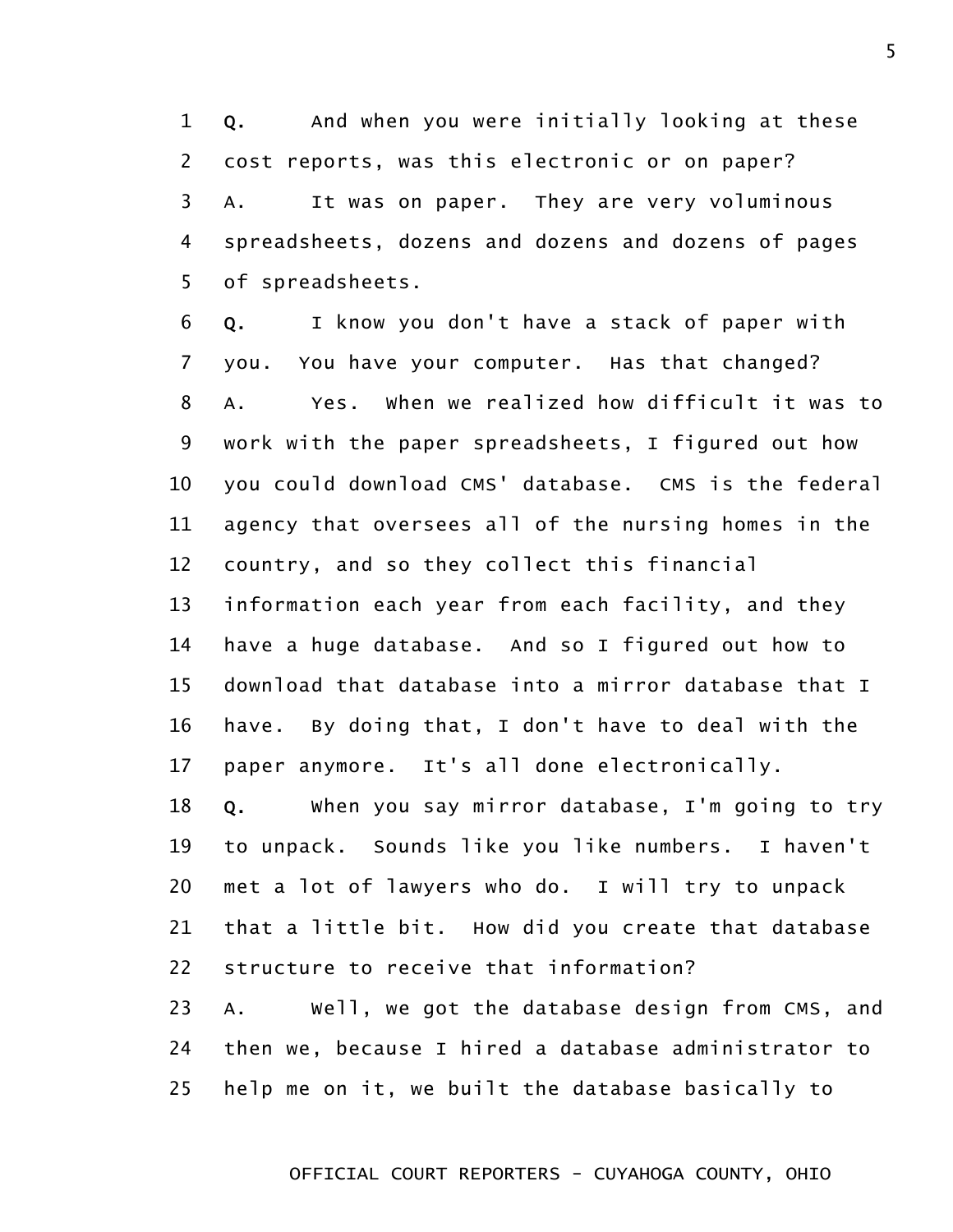1 2 3 4 5 6 absolutely mirror the structure that CMS had because they provide the information in a very raw form. And so we had to create the database to store all the information the same way that they do so we could then extract it into the reports and the analysis that I did.

7 8 9 10 11 Q. Okay. Is it fair to say by taking that giant data dump from CMS or the agency that oversees nursing homes and putting it in your system you're now able to run an analysis on the different data electronically?

12 A. Yes, that's correct.

13 14 Q. As opposed to on paper and try to connect dots?

15 A. Yes.

16 17 Q. How many data points are in this annual cost report from each nursing home?

18 19 20 A. Each nursing home files a cost report each year, and within that one cost report will be about 5,000 data points.

21 22 Q. What are the types of analyses you can perform now that you set up this system?

23 24 25 A. Mostly what I do is an analysis on their income, on their expenses, basically what they're spending money on and how much, and then also on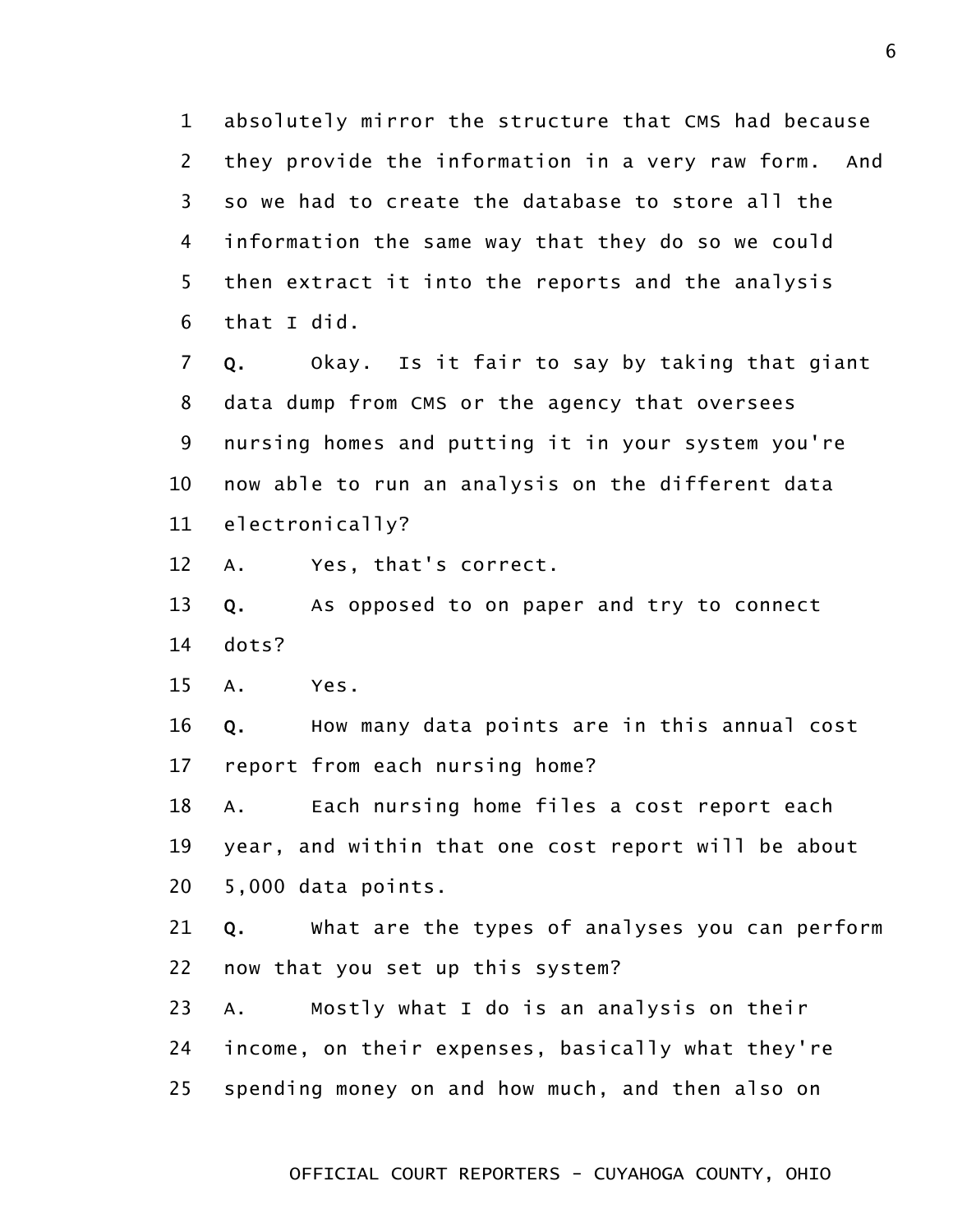1 2 3 4 their staffing information. And then we do a trend analysis over a period of years to see how those expenditures or how their revenues or how their staffing are trending over time.

5 Q. What does CMS stand for?

6 A. Centers For Medicare and Medicaid Services.

7 Q. That's the federal agency we're talking about?

8 A. That's right. They oversee the nursing homes.

9 Q. Where do they get all that data?

10 11 12 A. All the information contained in the annual cost reports is submitted to them by each nursing home within the Medicare/Medicaid system.

13 14 15 Q. And then how long did it take you to develop that database system to allow you to do this type of work?

16 17 18 19 20 21 22 23 24 25 A. Well, it's ongoing. I've been working on it for about five years. It took us about a year to be able to do the first meaningful analysis. Took us about four months just to build the database, then it took us about eight months to do the testing to make sure that we had accurate mapping of all the data, and so at the end of that year we were able to do our first bit of analysis. For the last four years we've continued to add new data to it and enhance the amount of information we can glean from it.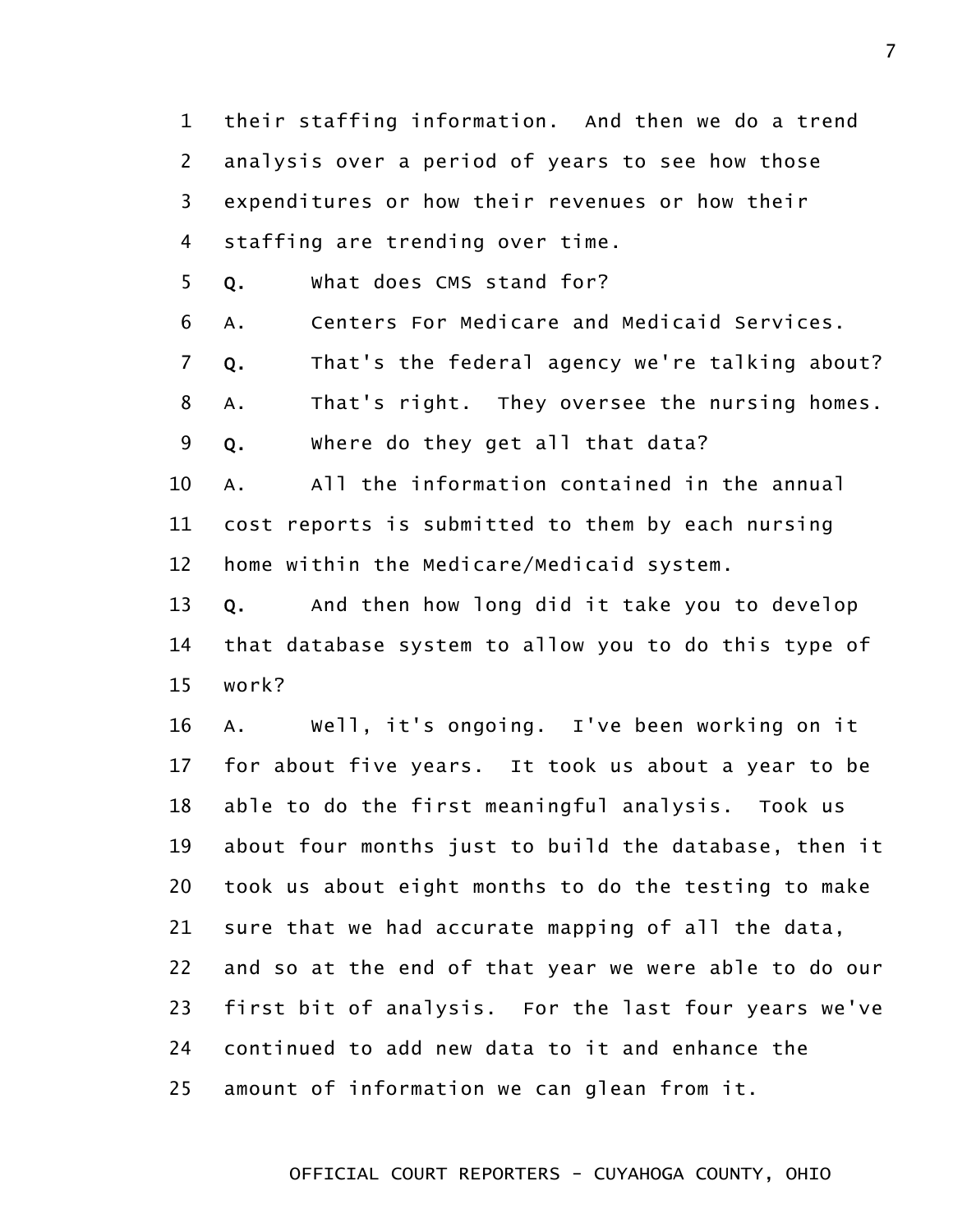1 2 3 4 5 6 7 8 9 10 11 12 13 14 15 16 17 18 19 20 21 22 23 24 25 Q. On opening statement the jury heard that this is a system you put together to make it easier to sue nursing homes. Is that why you put this together? A. No, that is not why I put it together. Q. Why did you put it together? A. To try to understand the numbers because as a consultant it was very difficult to work with the paper product and so I developed the electronic system so we can better understand, like I said, their income streams, their expenses, their staffing. As far as making it easier to sue anybody, no, that's not actually true. Q. Are you asked by attorneys like me who are involved in a lawsuit against a nursing home to help analyze things like based on the data whether the staffing is adequate to the care needs? A. Yes. Q. Are you ever asked to provide this information to other types of people? A. Yes. Q. Like what? A. I've been approached by elder law attorneys, those are individuals that work with older clients in setting up their estates and their wills, and they've approached me about doing this type of analysis in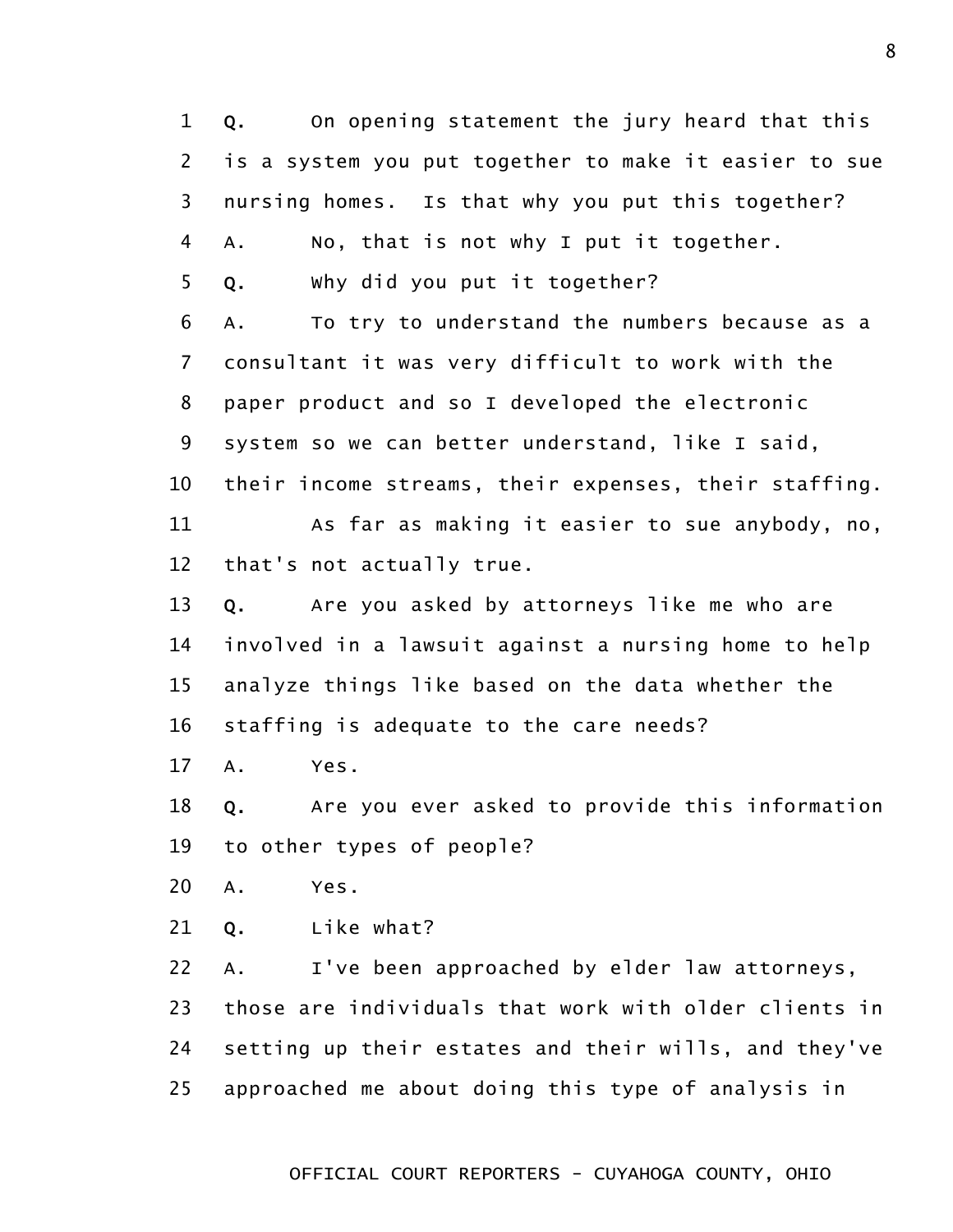1 2 3 4 5 helping them advise their clients on where to put a family member. So they will consult me to see what the staffing levels and the expenses and everything else are at facilities and then recommend a facility for a family.

6 7 8 9 10 11 12 13 14 15 16 17 18 19 Q. The Centers For Medicare and Medicaid Services that oversees these nursing homes, do they make some of the information in their database publicly accessible so people can compare nursing homes? A. They don't let you access the raw data, but they do have a website called CMS Compare where they have a five star rating system, and they rate the nursing homes on four or five different items and then give it a one- to five-star rating. So that's out there. But other than that, that's about it. Q. The information analysis you can provide to those elder law attorneys, how is that different than what they could just have a client go online and do themselves?

20 21 22 23 24 25 A. Well, mine is infinitely more detailed. We can get down to telling them exactly every dime the facility made and how they made it, how their expenses are done, if they're moving money to related parties, how their staffing is done. And sometimes the staffing numbers that appear on the CMS Compare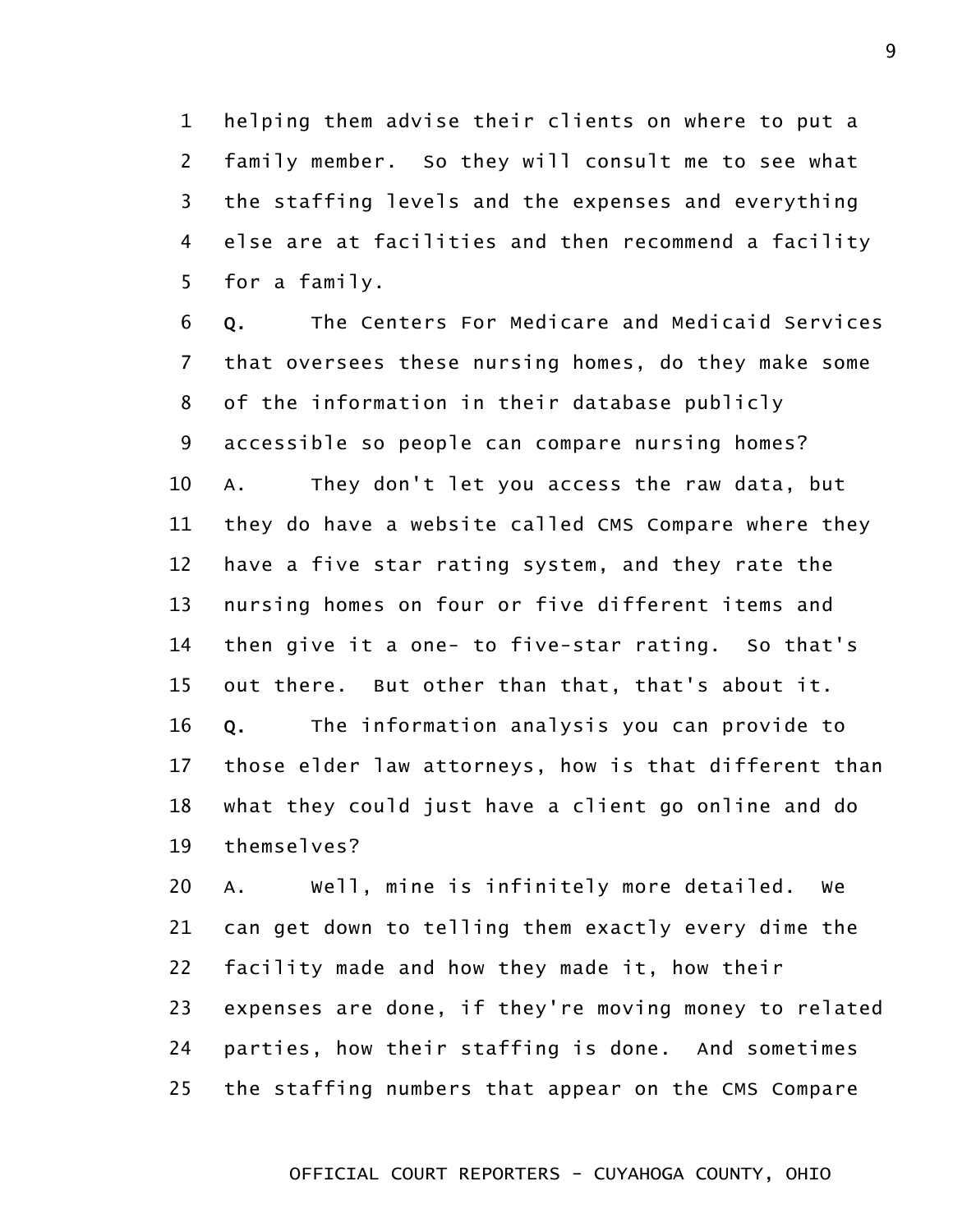1 2 3 4 5 6 7 8 9 10 11 12 13 14 15 16 17 18 19 20 21 22 23 24 25 website are not consistent with the staffing numbers that we find in the annual cost reports, so it gives them at least another data point to look at to help make their decision. Q. As I understand it -- Well, let me just ask you you're not a nurse, fair? A. No. Q. You're not a nursing aide? A. No. Q. You're not an administrator of a nursing home? A. No, sir. Q. You don't own or run nursing homes? A. No. Q. Are you going to purport to tell the jury from a clinical perspective how many staff members should be serving any particular resident? A. No, I'm not. Q. So let me understand a little bit about your methodology of what you can tell people. How do you go about comparing the financial data you have with the care needs at a particular facility like Kindred - Stratford? A. There's two different main sources of data that we use for this. One is the annual cost reports that come from CMS. That's the big database we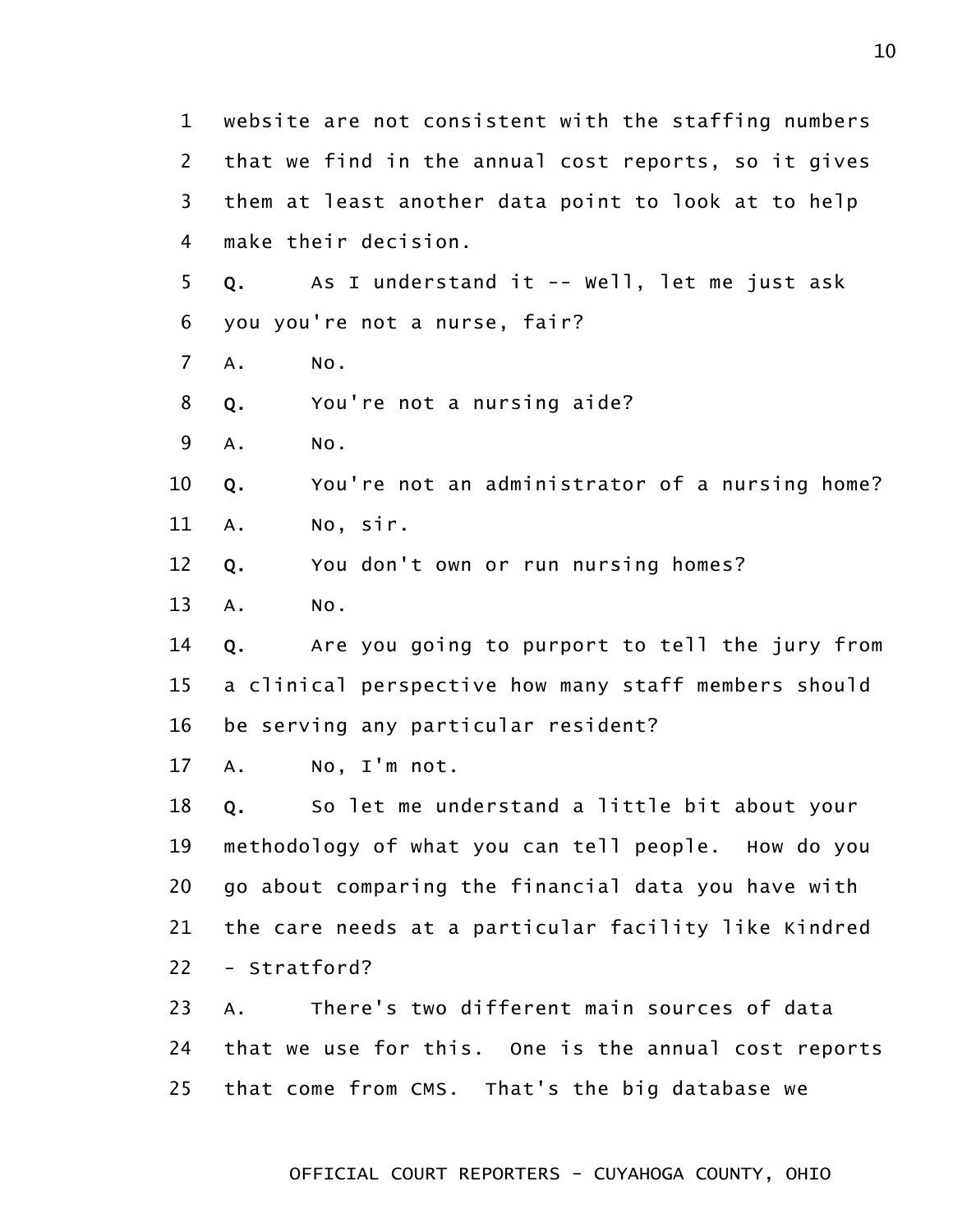1 2 3 4 5 6 7 8 started with. There's also CMS' five star system that we also have access to that allows us to look at what CMS expects the staffing level to be. So by looking at what CMS expects the staffing to be and compare that to the staffing that has been reported in their annual cost reports, then we can then see if there's a discrepancy between what is expected and what was actually paid for.

9 10 11 12 13 Q. Okay. So how is it that you can determine -- Or how does Centers For Medicare and Medicaid Services determine how many staff -- how much of a particular nursing staff should be available at a particular facility?

14 15 16 17 18 19 20 21 22 23 24 25 A. CMS has done time studies about how long it takes a caregiver to do certain things with a resident; how long does it take to feed them, how long does it take to bathe them, how long does it take them to get dressed or transferred from bed to a wheelchair. They've done these big time studies. They then have a RUG system, Resource Utilization Group, RUG. If you think of rungs of a ladder, people who need very little nursing care they're slotted in at the very bottom rungs of the ladder. Towards the top of the ladder are the individuals that require the most nursing care.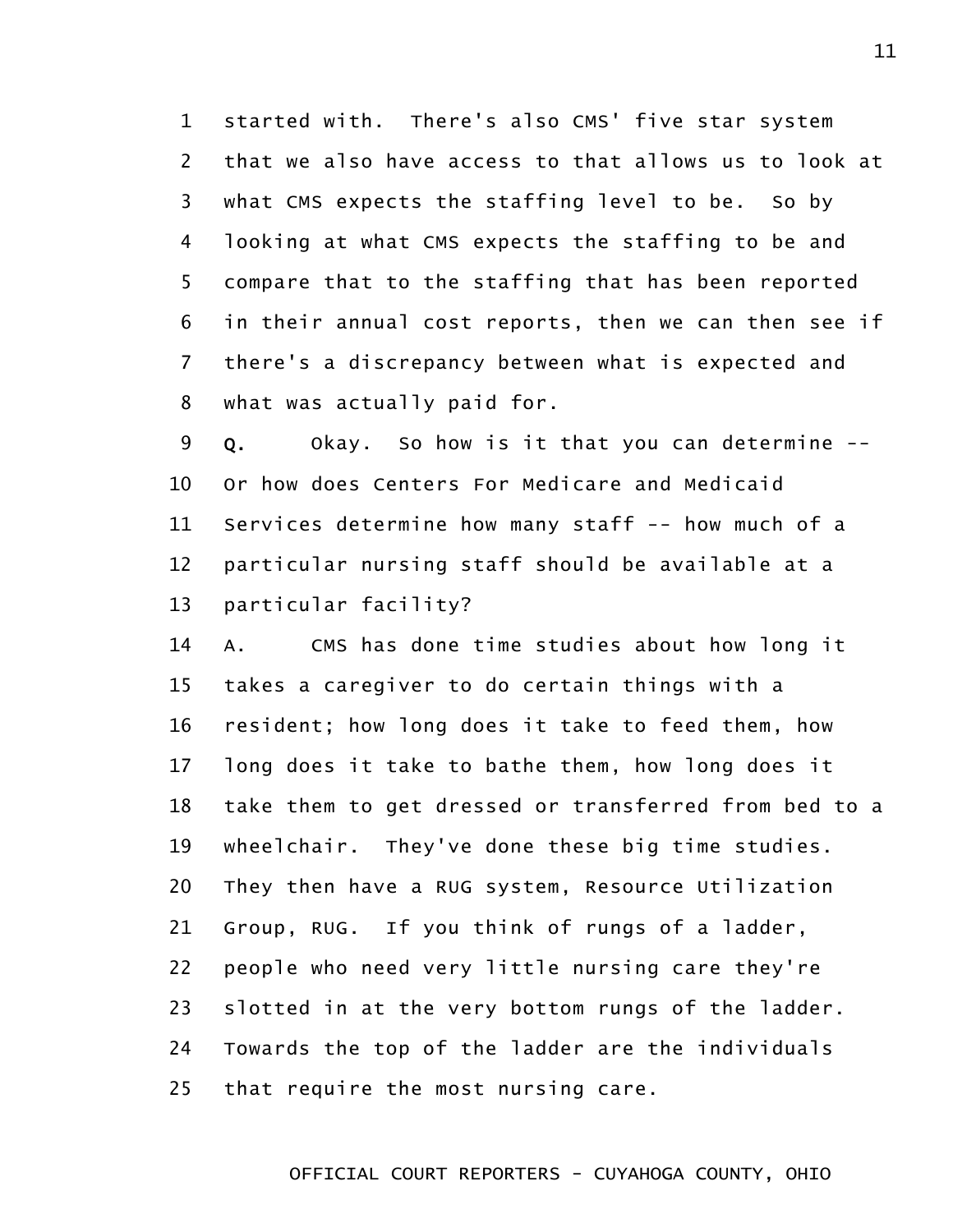1 2 3 4 5 6 CMS has looked at all these different rungs and they know how much time it takes to take care of somebody at each one of those rungs. And so since they know that, they can then calculate how much time a nursing home should be dedicating per patient per day.

7 8 9 10 11 12 13 Q. Now, the jury heard some testimony by video yesterday from Mr. Lipsey, an administrator, that included a discussion of RUG scores. I won't go through that exhaustively. But just as it relates to your analysis, how -- Let me understand the RUG itself. What is the resource in the Resource Utilization Group?

14 15 16 A. That is nursing care. It's how much time you need from your care providers, your RNs, your LPNs, and your aides.

17 18 19 20 21 22 Q. And then the U, the utilization, is that for a particular level of how much of that nursing resource is going to be expected to be used on that resident? A. Correct. Each rung on that ladder, each RUG, has a different amount of nursing time associated with it.

23 24 Q. Then I assume, if I'm right, the G, the group would be those actual rungs?

25 A. That's correct.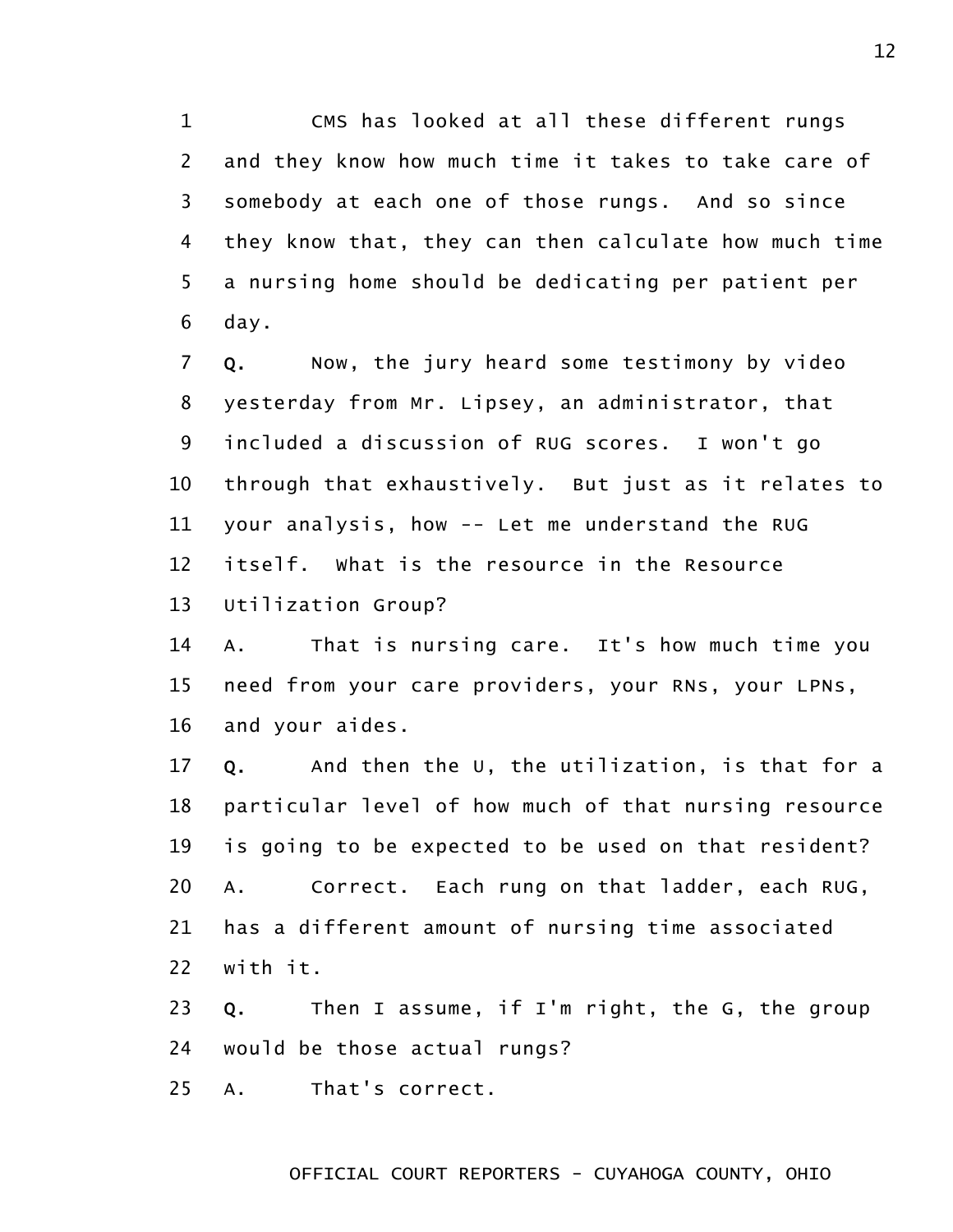1 2 3 4 5 6 7 8 9 10 11 12 13 14 15 16 17 18 Q. Those RUG levels, if I'm understanding you correctly, it's not that any particular resident on a particular RUG level is identical to another resident. It's just that their unique needs, their unique care needs based on their conditions, put them in the same group in terms of the number of minutes of care time Medicare expects them to need? A. Correct. You could have two people with completely different medical diagnoses, but, because of their diagnoses, they may need the same amount of medical care. They may both need a two-person transport to get from bed to wheelchair. They may both need help getting dressed. So their underlying diagnosis is not as important as where they slot in on the RUG ladder when you're talking about how much nursing care is needed. MR. McCARTNEY: Move to strike. THE COURT: Overruled.

19 MR. EADIE:

20 21 22 23 Q. Where does the Centers For Medicare and Medicaid Services get the information about how much care a particular resident needs or what RUG level they're on?

24 25 A. Each individual in a facility at least every 90 days has to have what's called a Minimum Data Set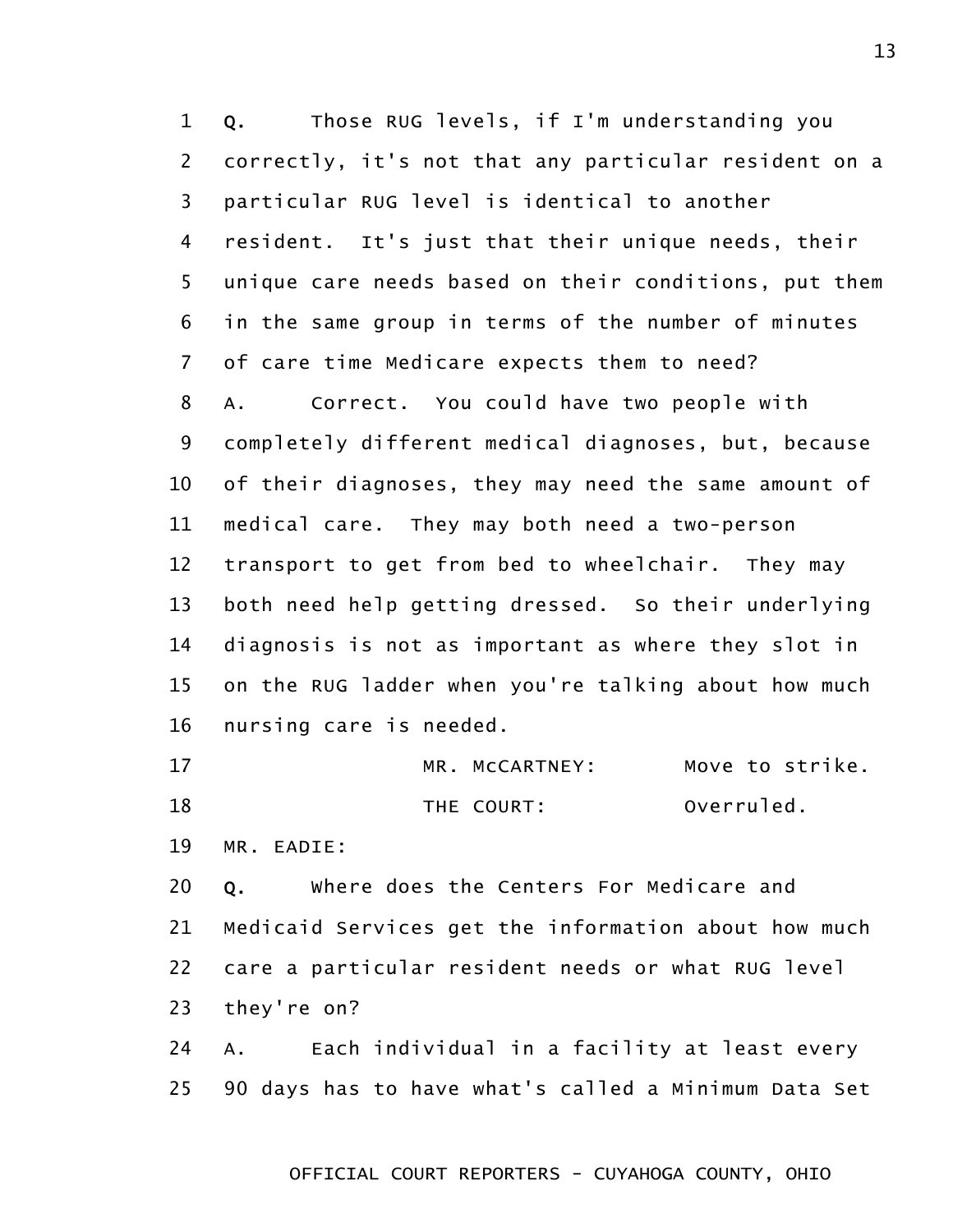1 2 3 4 5 completed, it's called an MDS. And the MDS in Part Z, which is right towards the end of the assessment, in Part Z it calculates what that person's RUG score is based on all the data that was put in in the early part of that report.

6 7 And so every person has a RUG score, and that RUG score is sent to CMS at least every 90 days.

8 Q. Who is doing that evaluation?

9 10 11 A. Individuals at the nursing home. They actually have individuals employed there called MDS coordinators, that's pretty much all they do.

12 13 14 Q. So is the information on resident care needs actually the nursing home's analysis being given to the government?

15 A. That's correct.

16 17 18 19 20 21 22 23 24 Q. And then the data you get to do your analysis, at least the publicly available data, does that include the care need or RUG information for residents at the facility over a period of time? A. What we get from the five star system is just a calculation of how much time CMS believes this facility needs on a per patient per day basis. We do not have access to the underlying RUG data for everybody in the facility.

25 Q. Why not?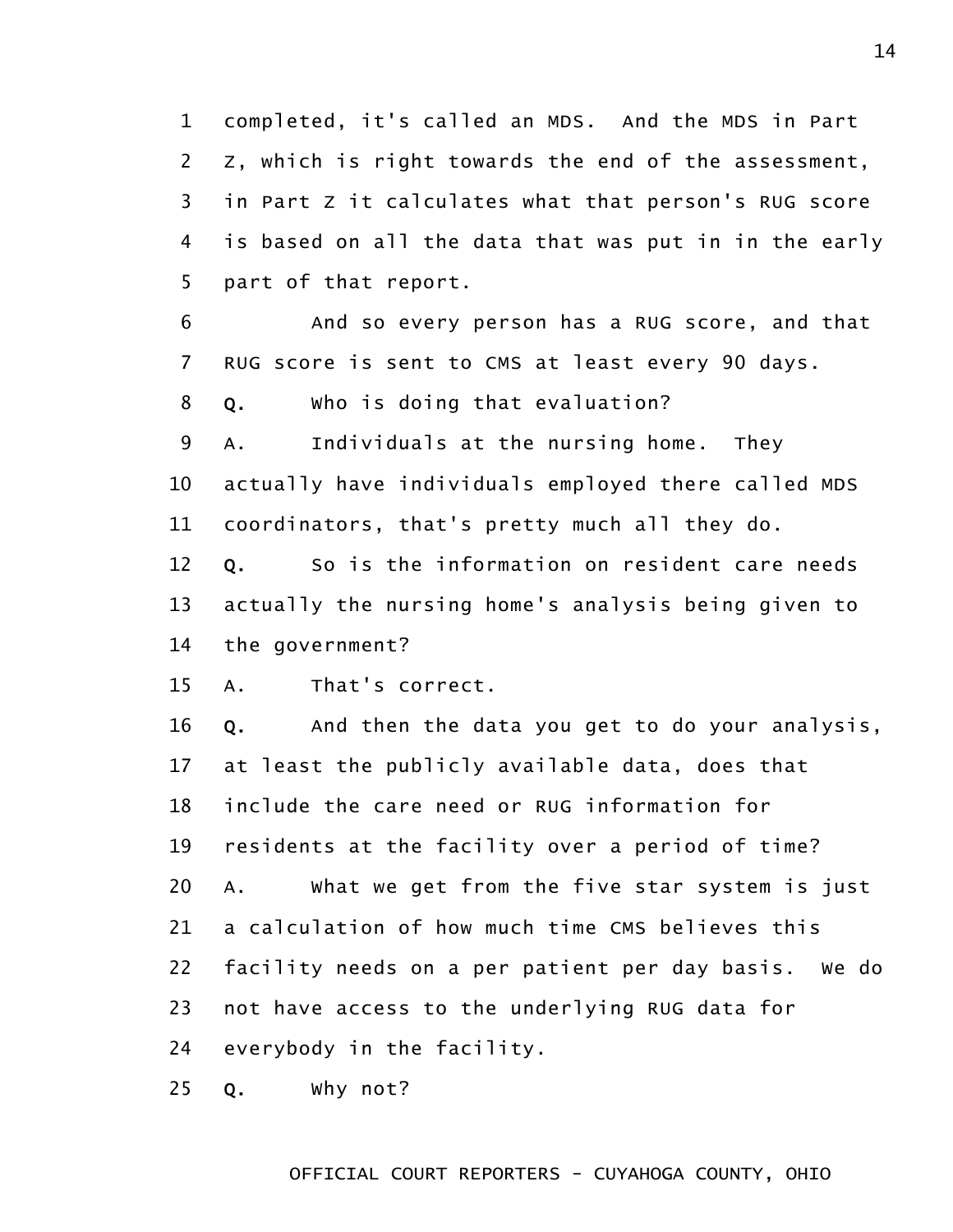1 2 A. That is not disclosed to us through CMS. That is controlled by the nursing home.

3 4 5 6 7 8 9 Q. I forwarded to you, I think as soon as I got it a week ago, I forwarded to you what purported to be from Kindred purported to be that Section Z data for their residents so you could incorporate that into your analysis. Is what you received the actual Section Z information on individual RUG levels? A. Some of it was. It was very incomplete data.

10 Q. What do you mean by that?

11 12 13 14 15 16 17 18 19 20 A. There were a lot of individuals -- Basically, it broke down how many people of each RUG level there were, but there was a very large number that were listed as unknown RUG levels. And so without knowing those individuals' RUG levels, I could not then go back and calculate how much time was needed on a daily basis. Because if I had been given that information I could have told you on, you know, March 1st this is how much time CMS would have expected them to have that day.

21 22 Q. Are you able to still give us that analysis on a monthly basis?

23 A. No. I can do it on a quarterly basis.

24 25 Q. How far back does your information go from CMS?

15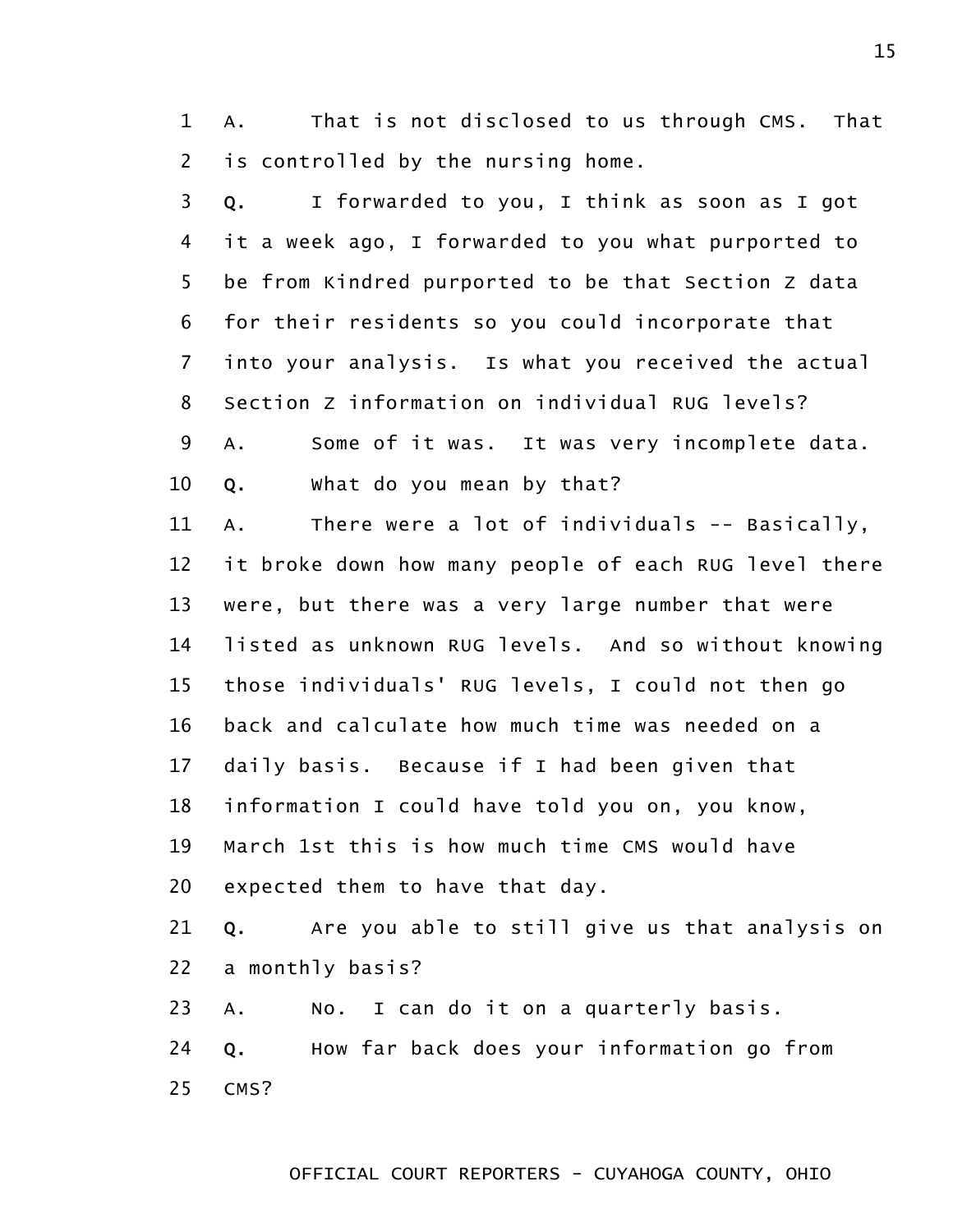1 2 3 4 5 6 7 8 9 10 11 12 13 14 15 16 17 18 19 20 21 22 23 24 25 A. On the cost report, it goes back to 1996. On the five star data, it goes back to second quarter 2009. Q. So were you able to provide your analysis on at least a few years of Kindred - Stratford where Leona Maxim was at the facility? A. Yes. Q. Have you obtained in other situations that you've been asked to do this type of analysis that actual Section Z data? A. For everybody in the facility? Q. Yes. A. Yes, we did. Q. Do you have any conclusions as to whether the type of data, the MDS they're expected to complete with the RUG levels, that a facility like Kindred - Stratford would ever have 60 some people without a RUG level? MR. McCARTNEY: Objection. THE COURT: I'll sustain that. MR. EADIE: May I lay a little more foundation, Your Honor? THE COURT: Let him testify. MR. EADIE: I will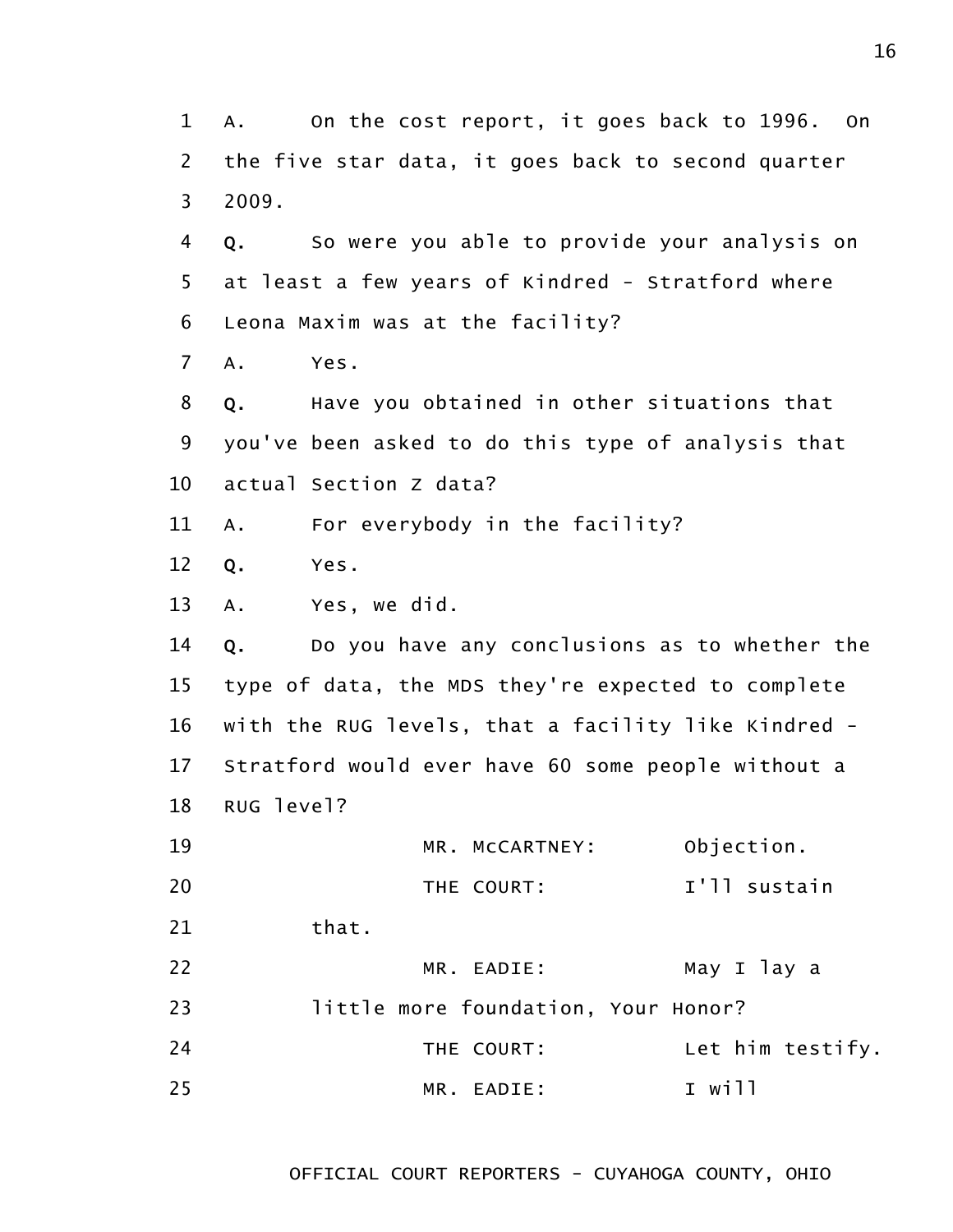1 absolutely let him testify.

2 MR. EADIE:

3 4 5 6 7 Q. Mr. Tosh, in your work over the last five years with this type of analysis are you familiar with those MDS assessments and the requirements for those MDS assessments for nursing homes like Kindred - Stratford?

8 A. Yes, I'm aware.

9 10 11 12 Q. Are there any nursing homes in America, is there a small sliver somewhere of nursing homes that for whatever reason don't have to engage in that process?

13 14 15 16 17 18 19 20 A. There are a few nursing homes. If you're a nursing home that does not accept Medicare or Medicaid patients, if you're a private pay or insurance only facility, then you would not fall under Medicare/Medicaid's umbrella. But the vast, vast, vast majority of nursing homes accept Medicare and Medicaid money; and therefore, they are controlled by CMS.

21 22 23 Q. And so do you know from your research whether Kindred - Stratford is one of the facilities that has to engage in those MDS evaluations?

24 A. Yes. They accept Medicare and Medicaid money.

25 Q. And, in your understanding, would any

OFFICIAL COURT REPORTERS - CUYAHOGA COUNTY, OHIO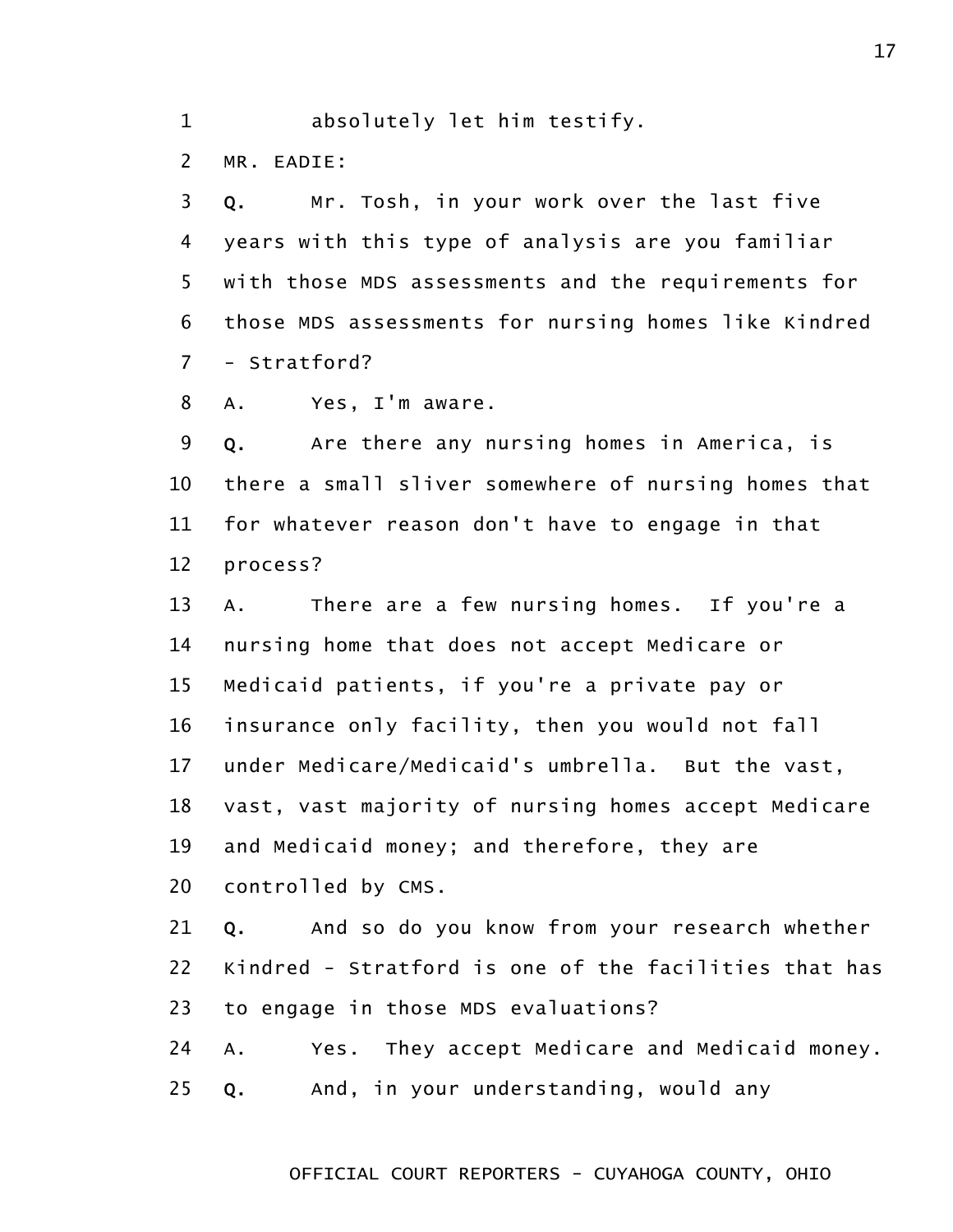1 2 organization that's completing those types of assessments have that Section Z data for all of their

3 residents?

4 5 6 7 8 9 A. Yes. CMS requires that an MDS be filed at least every 90 days on every person in the facility no matter whether that person is being paid for by Medicare, Medicaid, private pay or private insurance. It doesn't matter who's paying their bills, MDS has to be filed at least every 90 days.

10 11 12 13 14 15 16 17 Q. Can you explain the methodology you go through when you are asked to do this type of analysis? A. Yes. First thing I do is find out what years the individual's interested in looking at, then we have a program that will pull the data for those years and put it in an Excel spreadsheet and it has literally hundreds, if not thousands, of calculations that are done behind the scenes.

18 19 20 21 22 23 24 Within that, after that spreadsheet is generated, it has a lot of checkpoints in there that it's automatically calculating to see if the calculations from the spreadsheet are matching the calculations on the original data. And so I go through and make sure that all our data checkpoints are correct.

25 From there I then hand examine the data from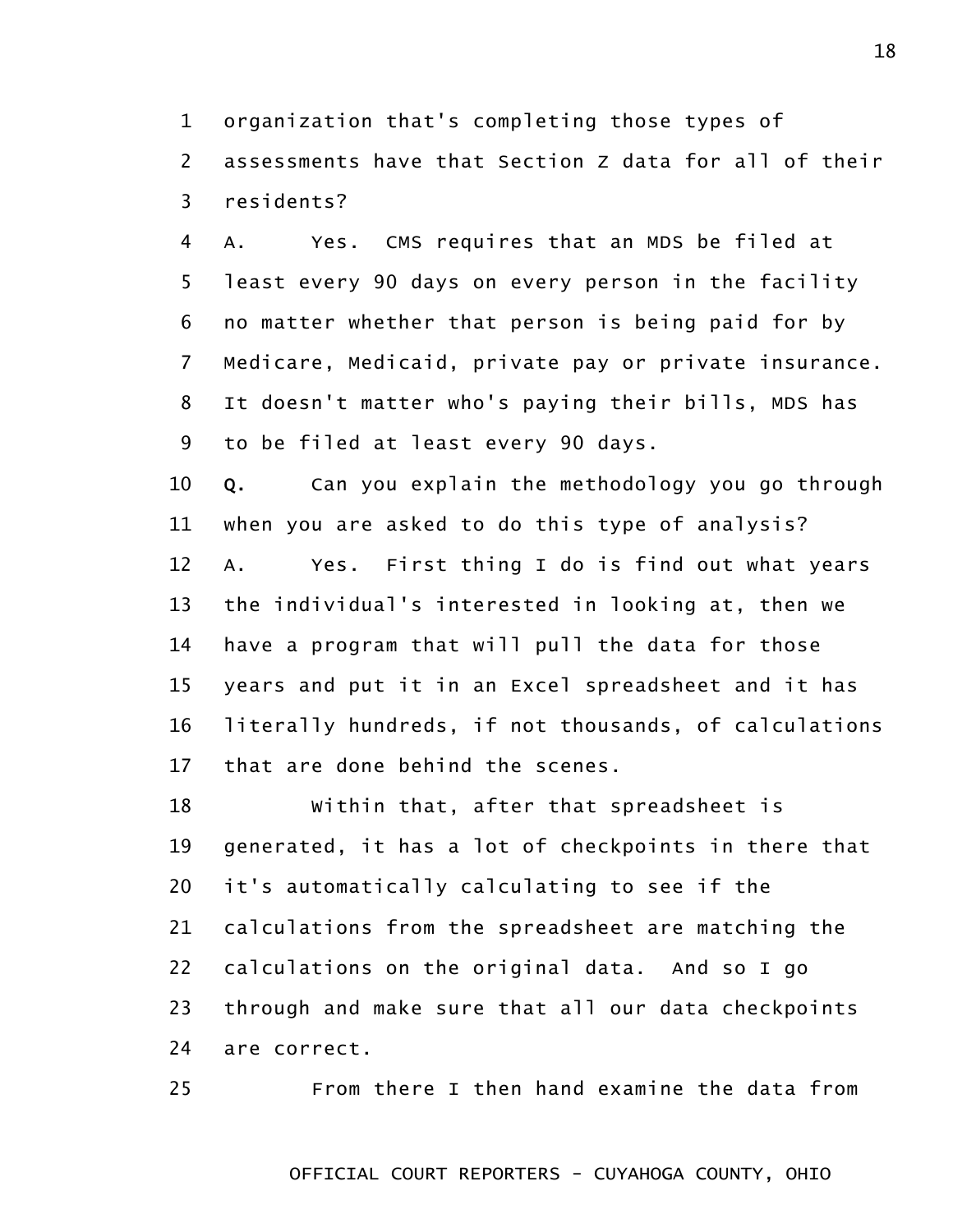1 2 3 4 CMS' five star system to make sure that that data is also correctly displayed in the worksheets, and from there we can finish the calculations on staffing and the report is ready to be delivered.

5 6 7 8 Q. When you say calculations, are these formulas within the spreadsheet that are set no matter what nursing home data you plug in it's always the same calculations?

9 10 11 A. Yes. It uses the same numbers in the calculation, but it will come up with a different number depending on what's put in there.

12 13 14 Q. If you put in different nursing home data it gets different answers, but it's the same process in the middle?

15 A. Exactly.

16 17 18 Q. Do you have any discretion in that middle process, or are these set algorithms that you created? Other than finding them?

19 20 21 22 23 A. I created all these algorithms that run it, so I do have the ability to control that portion. As far as from one report to another, the reason I created those algorithms is so that I didn't have to redo them by hand every time.

24 25 Q. Is it fair to say using this system when you start with a nursing home's data it doesn't matter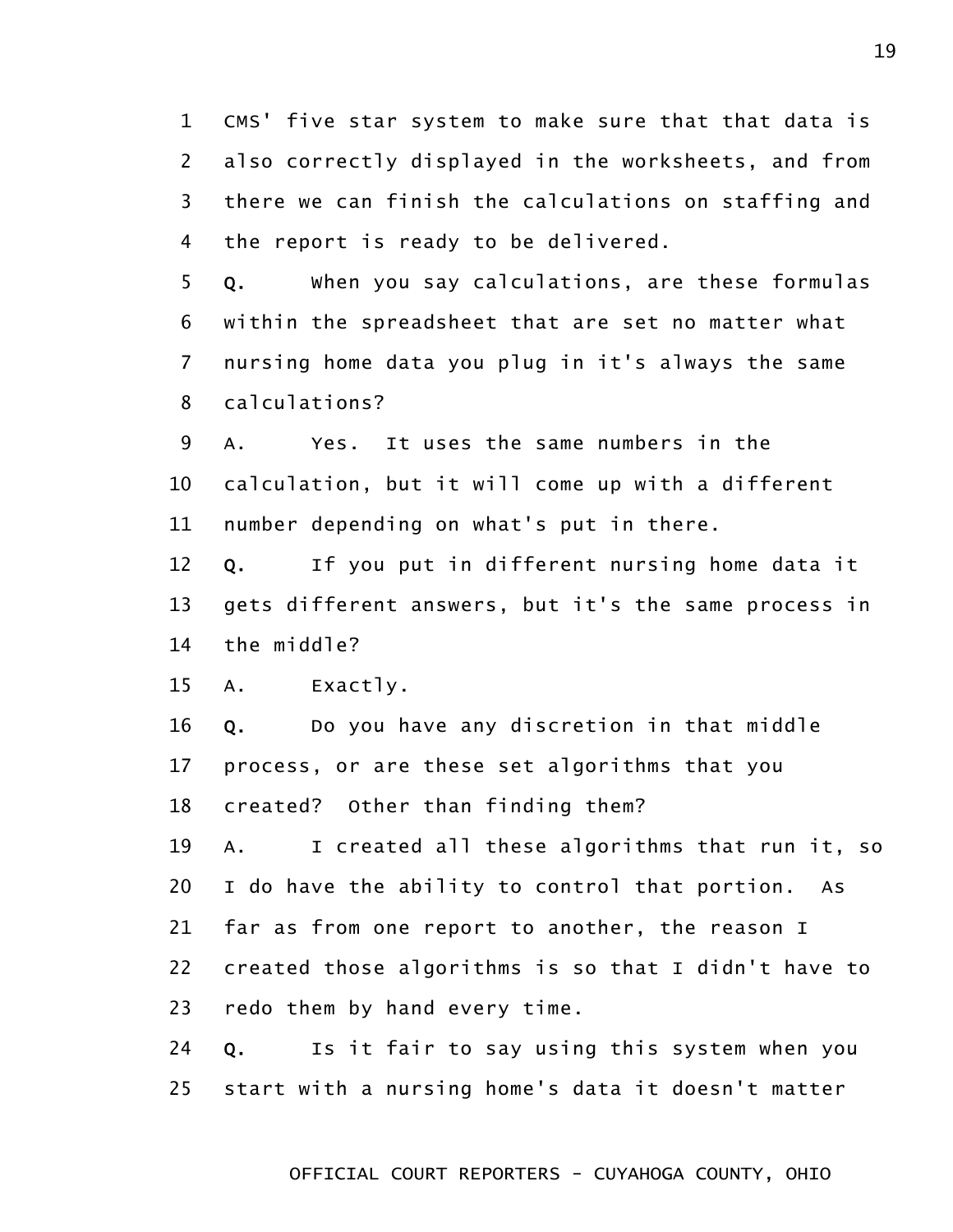1 2 3 4 5 6 7 8 9 10 11 12 13 14 how you feel about the particular nursing home or not, the system's going to come out with the analysis on the back end based on the numbers that you gave? A. Yes. When I start looking at a facility, I don't have any expectations about what I'm going to see until I get the report at the very end. You don't know if it's going to be understaffed or properly staffed or making money or losing money because that's what the calculations will determine. Q. Okay. Are you ever asked to perform this type of analysis and then you do and the conclusion is that the facility is meeting or exceeding the Centers for Medicaid and Medicare Services' expected staffing levels?

15 A. Yes, that does occur.

16 Q. Did that occur in this case?

17 A. No, it did not.

18 19 20 Q. Did you apply the same -- I won't take you through it again. Did you apply the same methodology as indicated, getting the publicly available data,

21 putting it through the system and looking at the back

22 end of what happened?

23 A. Yes, I did that.

24 25 Q. And did you reach a conclusion about whether over the period of the time you were looking at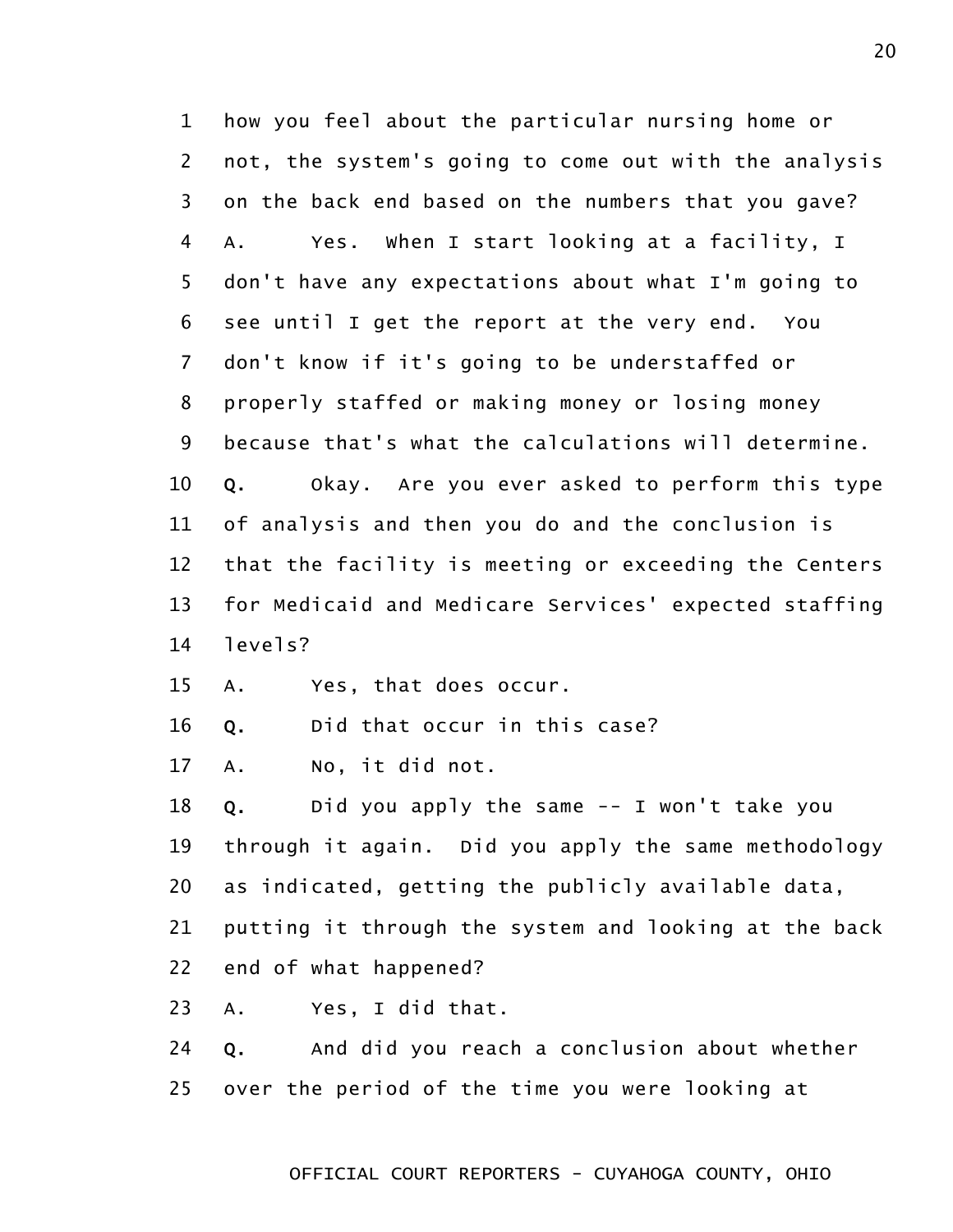1 2 3 4 5 6 7 8 9 10 11 12 13 14 15 16 17 18 19 20 21 22 23 24 25 Kindred - Stratford was appropriately staffing the nursing staff for the care needs that Kindred was reporting in those RUG scores? MR. McCARTNEY: Objection, Your Honor. May we approach, Your Honor? THE COURT: That will be sustained as to that. Approach sidebar.  $- - - 000 - - -$ (Thereupon, a discussion was had between Court and counsel at sidebar.)  $- - - 000 - - -$ THE COURT: Counsel, proceed with another question. Proceed, please. MR. EADIE: Thank you, Your Honor. MR. EADIE: Q. Did you reach your conclusions in this case to a reasonable degree of professional certainty? A. Yes, I did. Q. Were they based on reasonable information and methods of analysis in this type of case? A. Yes. Q. And did you reach a conclusion as to whether Kindred - Stratford was providing enough staff, the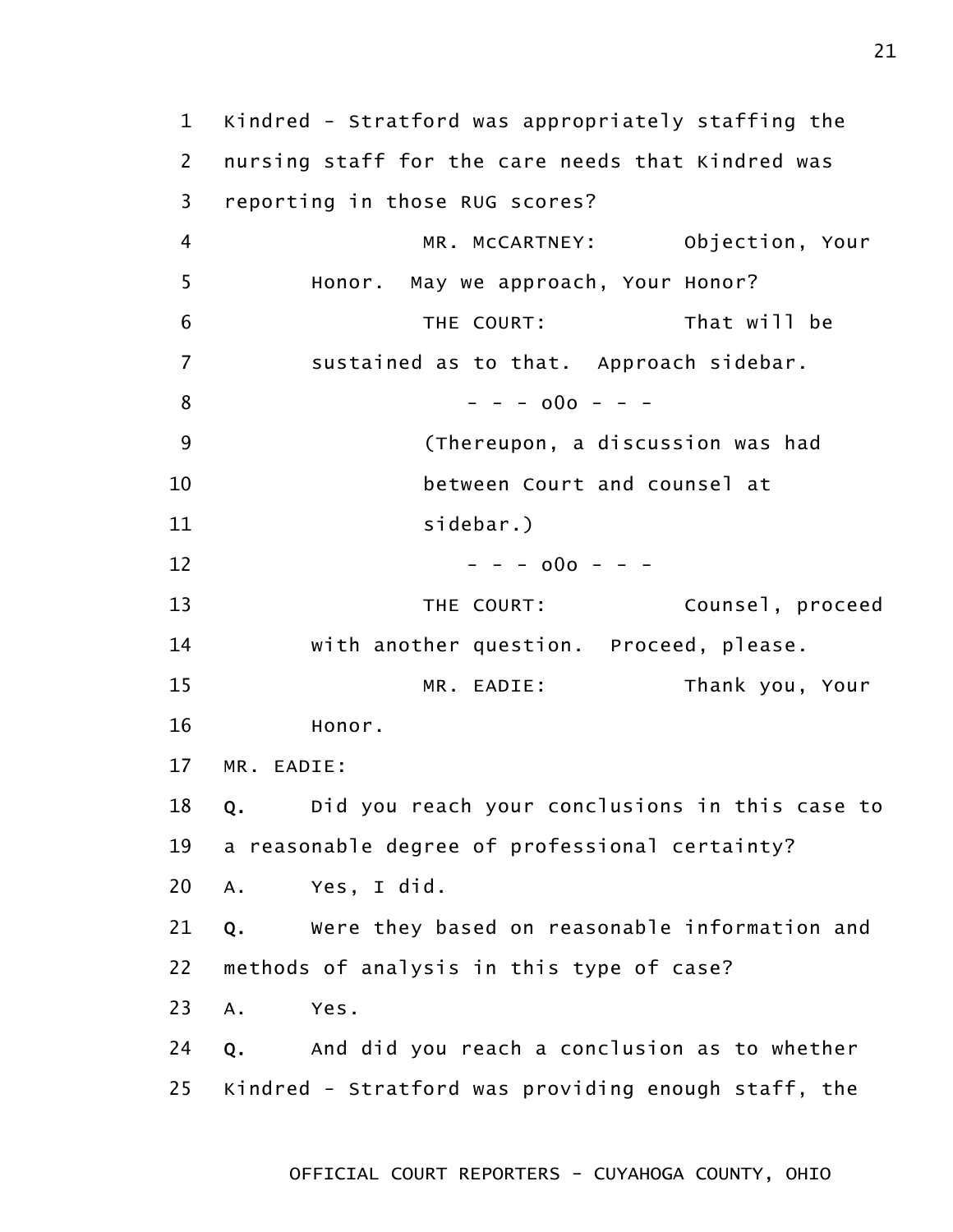1 2 3 4 5 6 7 level of staff, that would be expected by Centers for Medicare or Medicaid Services based on the care needs or the RUG scores the nursing home was reporting? A. Yes. My opinion was based upon the publicly available information, and that they were not staffing to the level that CMS expected them to be staffed at.

8 9 10 11 Q. Okay. Let's talk about that opinion a little bit. You prepared a chart I believe about -- that's comparing the resident care needs. I think you called that acuity?

12 A. That's correct.

13 14 Q. So when we say acuity, it's just how much care based on the RUG scores?

15 A. That's correct.

16 17 18 Q. Did you analyze and compare that with the actual staffing the nursing home reported that they had over that period?

19 20 21 22 23 A. Yes. Actually, I compared it to a couple different staffing numbers; the staffing that is contained within the five star data system, and then I also compared it to the staffing that they reported on their annual cost report.

24 25 Q. Okay. Before I show it to the jury I think out of fairness, can you bring up the first chart.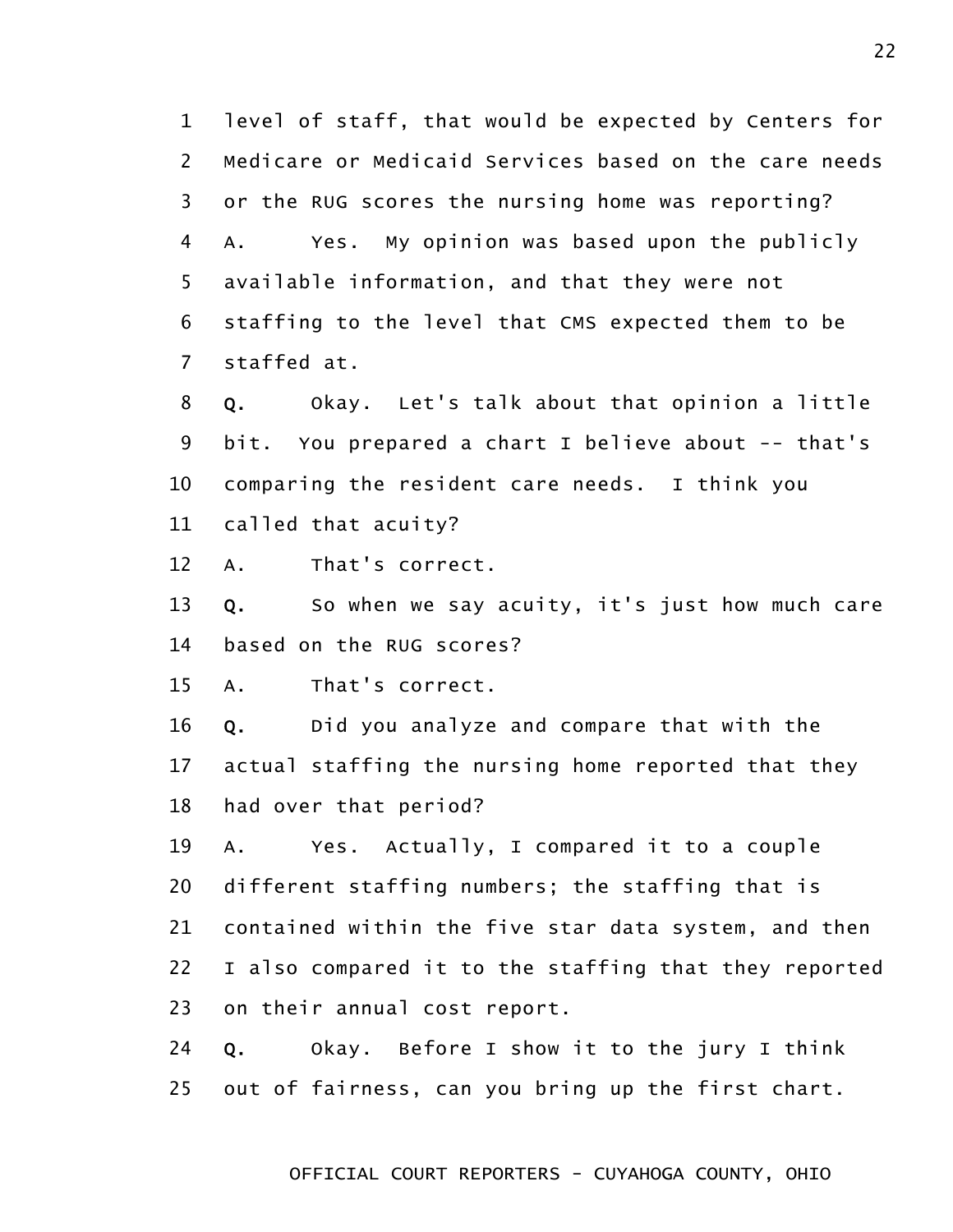1 2 3 Mr. Tosh, is the chart we're looking at one you created based on the hard numbers from your analysis?

4 A. Yes, it is.

5 6 7 Q. Is it a fair and accurate summary of the hundreds of thousands of cells in your database? A. Yes, it is.

8 9 10 11 Q. Okay. Can you explain to us if I'm -- Let me make sure I'm reading it right. It looks like we have July of 2011 to June -- the end of June 2012, this first third here?

12 13 14 15 16 A. Correct. Instead of being on a calendar system, this particular facility was on a fiscal year that started July 1st and ended June 30th of each year. So each one of those blocks is a set one-year time period.

17 18 Q. Okay. So we have the '11-'12, '12-'13, and then '13-'14?

19 A. That is correct.

20 Q. It looks like for each one you have three

21 categories, RN, LVN and CNA. What do those

22 categories represent?

23 24 25 A. RN is for registered nurses. LVN, in Texas we have LVNs, I believe here in Ohio you have LPNs, licensed practical nurses.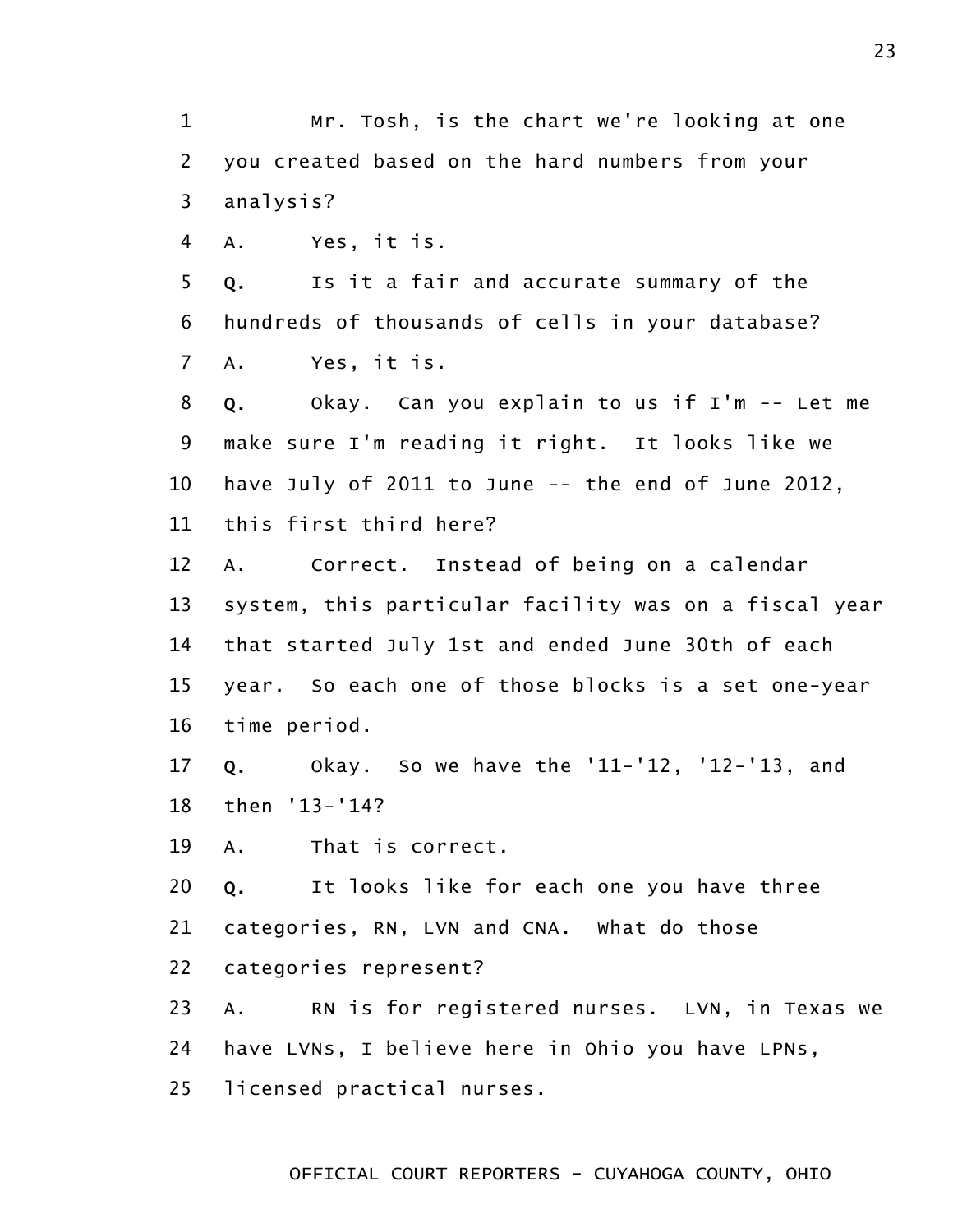1 Q. That's the same thing?

2 3 A. Exactly. Then CNA is a certified nursing assistant. They also go by the term aide.

4 5 6 Q. Okay. In here I think they've heard aide, assistant and STNA. Are all those the same thing? A. Yes. That's my understanding.

7 8 9 10 Q. And so if I'm understanding this chart, in this first year's period we see a green and a red, green and red. What's the difference between the green and the red?

11 12 13 14 A. The green numbers are the expected staffing numbers that CMS expected this facility to have based upon the care needs of the residents at Kindred, and then the red is the staffing as reported by Kindred.

15 16 17 18 19 So, as we can see, in the first year in RNs what that means is Kindred reported .25 hours, that's 15 minutes, quarter of an hour, of RN time per patient per day. CMS expected them to have staffed 1.28 hours per patient per day.

20 21 22 23 Q. That expectation, is that CMS basing that on how much time in those studies would be required based on the RUG scores reported by a nursing home? A. That's exactly right.

24 25 Q. So is it the same thing here for the LPN or LVN on your chart?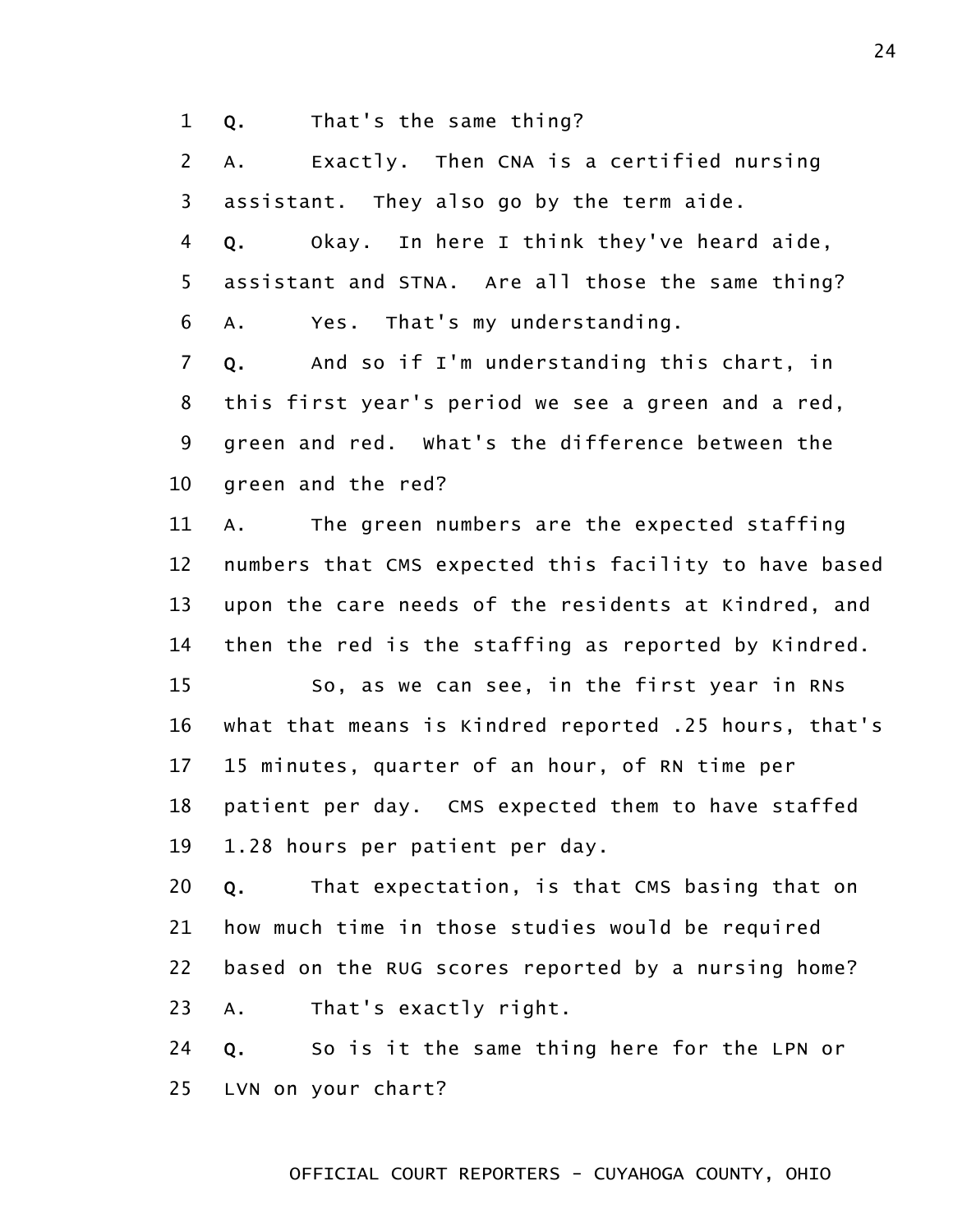1 2 3 4 5 6 7 8 9 10 11 12 A. Correct. LPN, you can see that they staffed -- their staffing was slightly above what CMS expected for LVNs. Then you can see that they were again below CMS' expectations for their aides. Q. The jury's heard testimony that in this case the type of care at issue was done by an aide and would be traditionally done by an aide. Did the data from the sources, the government sources, show that Kindred was consistently providing fewer hours of aide or assistant time per resident than would be expected for the level of care that Kindred was reporting from that facility?

13 14 15 A. Yes. Across all three of the years we looked at you can see that in the CNA column each year they are staffing below CMS' expected number.

16 17 18 19 20 Q. Were you able to use the data to analyze the difference in cost to the nursing home between the care needs under those government studies, if those were met, what would it have cost versus the amount that Kindred actually spent on those particular

21 positions?

22 23 24 25 A. Yes. In the annual cost reports the nursing home, besides identifying how many hours of nursing care they paid for in each of these categories, they also have to list what their average pay is, hourly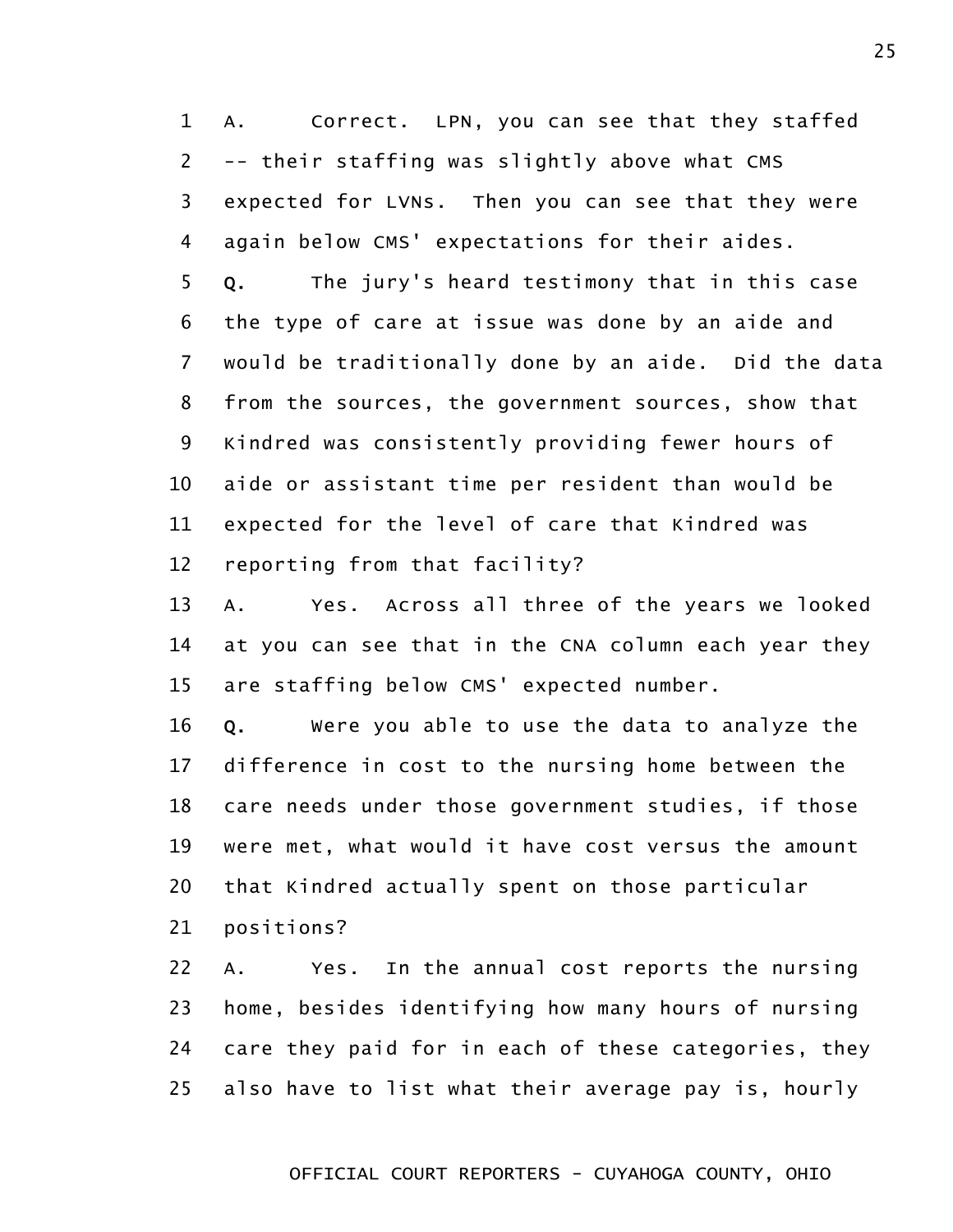1 2 3 4 5 pay rate is, for each of those categories. So having that information available, I was able to calculate the difference between what they paid for their staffing and what it would have cost if they had staffed to CMS' expectations.

6 7 8 9 10 11 Q. Did you produce a chart to summarize the data in your spreadsheets about that difference between how much Kindred was spending on these types of staff members versus if Kindred hired at their current rates how much they would have spent to meet those timeframes that the government set out?

12 A. Yes, I did a graph that displayed that.

| 13  | MR. MCCARTNEY:                    | I'm going to |
|-----|-----------------------------------|--------------|
| -14 | object. I object to posting this. |              |

15 16 THE COURT: The graph? MR. McCARTNEY: The graph. Also

17 testifying as to that number.

18 MR. EADIE: I can show it to

19 him first before the jury.

20 MR. McCARTNEY: That's not the

21 issue. I'm not worried about foundation.

22 THE COURT: Approach

23 sidebar. Bring the graph.

24 25  $\sim$   $\sim$   $\sim$   $\sim$   $\sim$ 

(Thereupon, the following discussion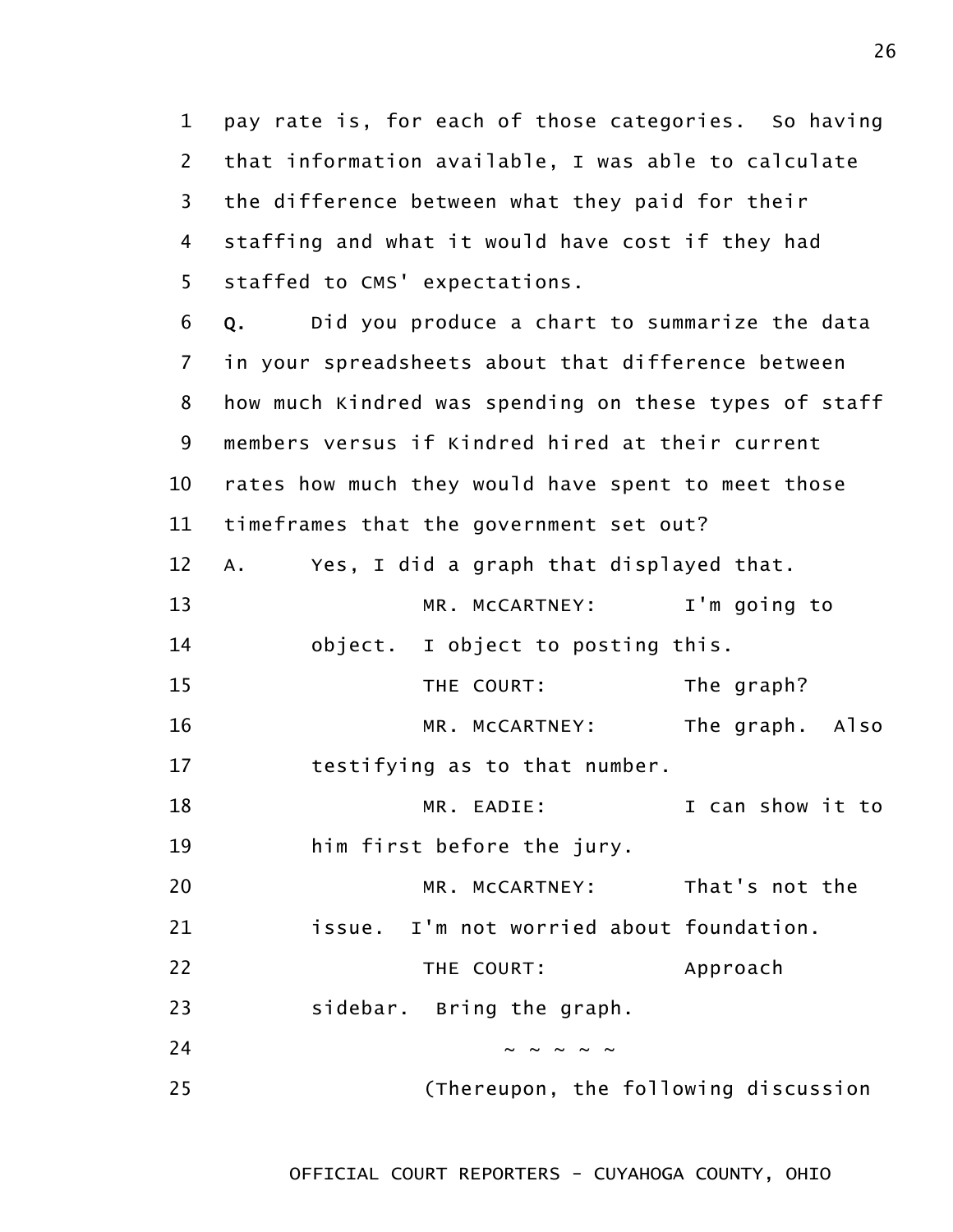| $\mathbf{1}$   | was had between court and counsel at          |
|----------------|-----------------------------------------------|
| $\overline{2}$ | sidebar.)                                     |
| $\overline{3}$ | $\sim$ $\sim$ $\sim$ $\sim$                   |
| 4              | We're at sidebar<br>THE COURT:                |
| 5              | out of the presence of the jury, and          |
| 6              | Mr. McCartney has an objection to the use of  |
| $\overline{7}$ | the graph.                                    |
| 8              | MR. MCCARTNEY: Yes. It's on                   |
| 9              | Page 11 of his report. Amount saved by        |
| 10             | under/overstaffing per year for facility. I   |
| 11             | object to putting this into a dollar amount.  |
| 12             | The dollar amount doesn't in and of itself    |
| 13             | tell you whether or not the facility was      |
| 14             | understaffed. There is no CMS expected number |
| 15             | for dollar amounts that you must spend. It's  |
| 16             | a CMS expected staffing level that you must   |
| 17             | have.                                         |
| 18             | We're in the compensatory damage              |
| 19             | phase. In this phase the only issue relative  |
| 20             | to staffing is whether there was sufficient   |
| 21             | staffing or not.                              |
| 22             | How much money might have been spent          |
| 23             | to staff Kindred - Stratford, or anyone else, |
| 24             | is completely irrelevant. It doesn't make     |
| 25             | material facts more likely than not. It only  |
|                |                                               |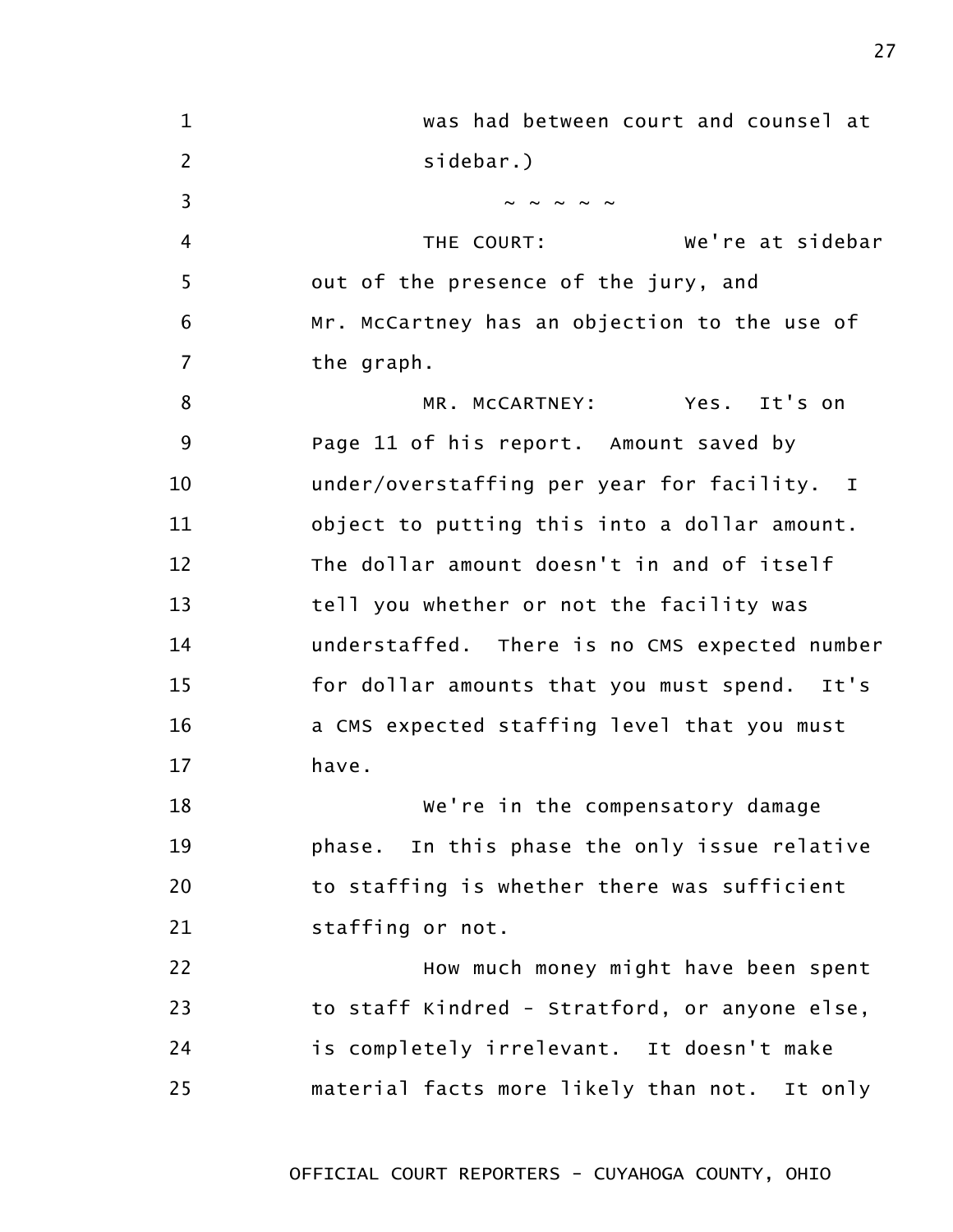1 2 3 4 5 6 7 8 9 10 11 12 13 14 15 16 17 18 19 20 21 22 23 24 25 can be served to try to inflame the passions of the jury, and under Rule 403 should also be excluded. Even if it's deemed to be somehow relevant, this can be put aside until the punitive damage stage. THE COURT: On behalf of the plaintiff? MR. EADIE: Obviously, we disagree. We think it is probative. I think letting us know -- A flown out expert is in town. This kind of objection launched in this phase of the trial is prejudice to us. We could have planned to have this testimony presented outside of the jury. It is relevant. This chart helps the jury understand that there is understaffing that would be to an extent that might affect clinical care. The only thing that has been presented so far has been an abstract per patient per day minutes, which is not going to be understood or easily understood by a lay person. These are Kindred's own dollar figures on the amounts. This is what Kindred's paying, so it does directly go to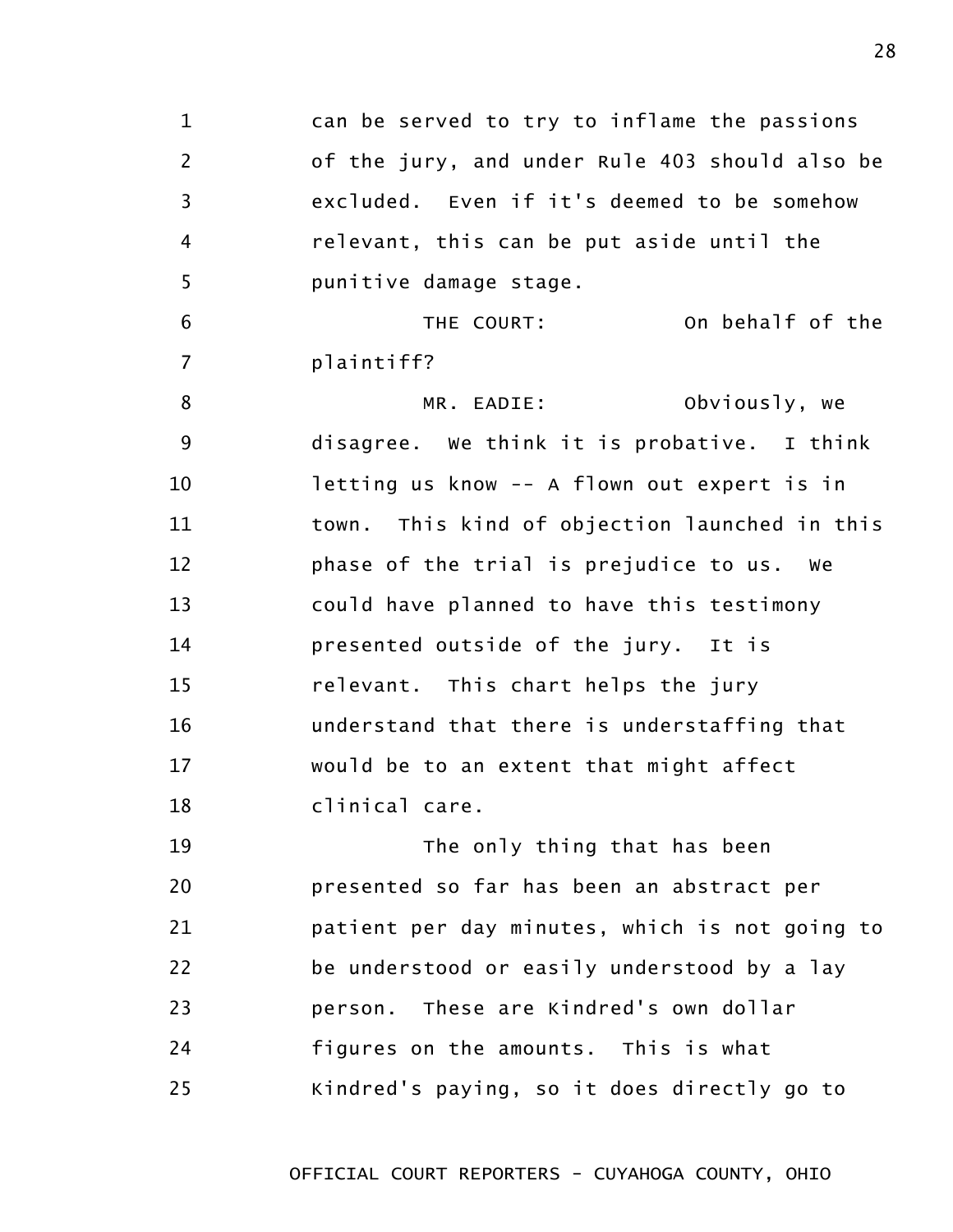1 2 3 4 5 6 7 8 9 10 11 12 13 14 15 16 17 18 19 20 21 make it more likely based on the amount that they are understaffed. And I would further point out Mr. Lipsey testified about financial pressures, about revenue -- THE COURT: Let's keep that in mind. I totally disagree with what you summarized at sidebar. His testimony's part of the record. You don't have to remind me of that. I heard him testify. My recollection of the sidebar before you came over, mine is different from plaintiff's counsel. The record will reflect that accurately. The Court, by way of observation, believes this, first of all, should have been raised in a Daubert motion prior to trial; that the trial judge -- We're here at 4 o'clock with a witness from Dallas, Texas that everybody agrees wants to go back to Texas tonight. And part of the plaintiff's case in this matter is that; one, the nursing

OFFICIAL COURT REPORTERS - CUYAHOGA COUNTY, OHIO

understand has been stated by plaintiff many

times, that they were understaffed because

they wanted to save money. And that goes

home was understaffed; and two, as I

22

23

24

25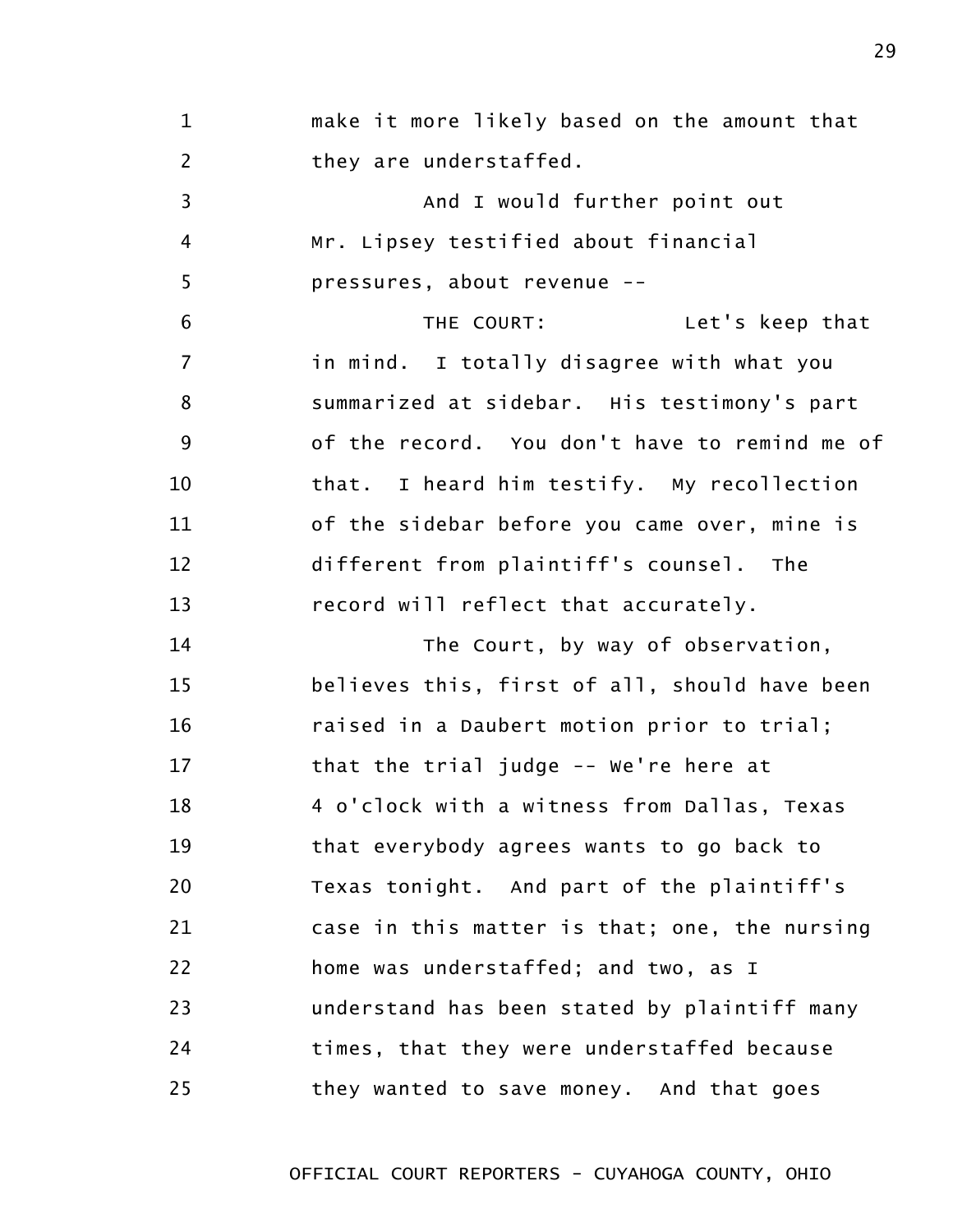1 2 3 4 5 6 7 8 9 10 11 12 13 14 15 16 17 18 19 20 21 22 23 24 25 together -- The understaffing I believe goes to the compensatory damages, and, more importantly, the theory of negligence. They were understaffed. Why? Because they wanted to save money. So I believe it's a close call, but I'm going to permit the testimony. And rather than continue your objection, I'm going to grant you a continuing objection unless there's something else you're going to object about. MR. McCARTNEY: Thank you, Your Honor. MR. HILL: Thank you.  $\sim$   $\sim$   $\sim$   $\sim$   $\sim$ (Thereupon, the following proceedings were had in open court and on the record.)  $\sim$   $\sim$   $\sim$   $\sim$   $\sim$ MR. EADIE: Q. I think we were just starting about you had created a chart using Kindred's numbers in terms of how much they pay staff, RNs, LPNs, and assistants, to determine the difference between the amount of staffing Kindred actually had versus what was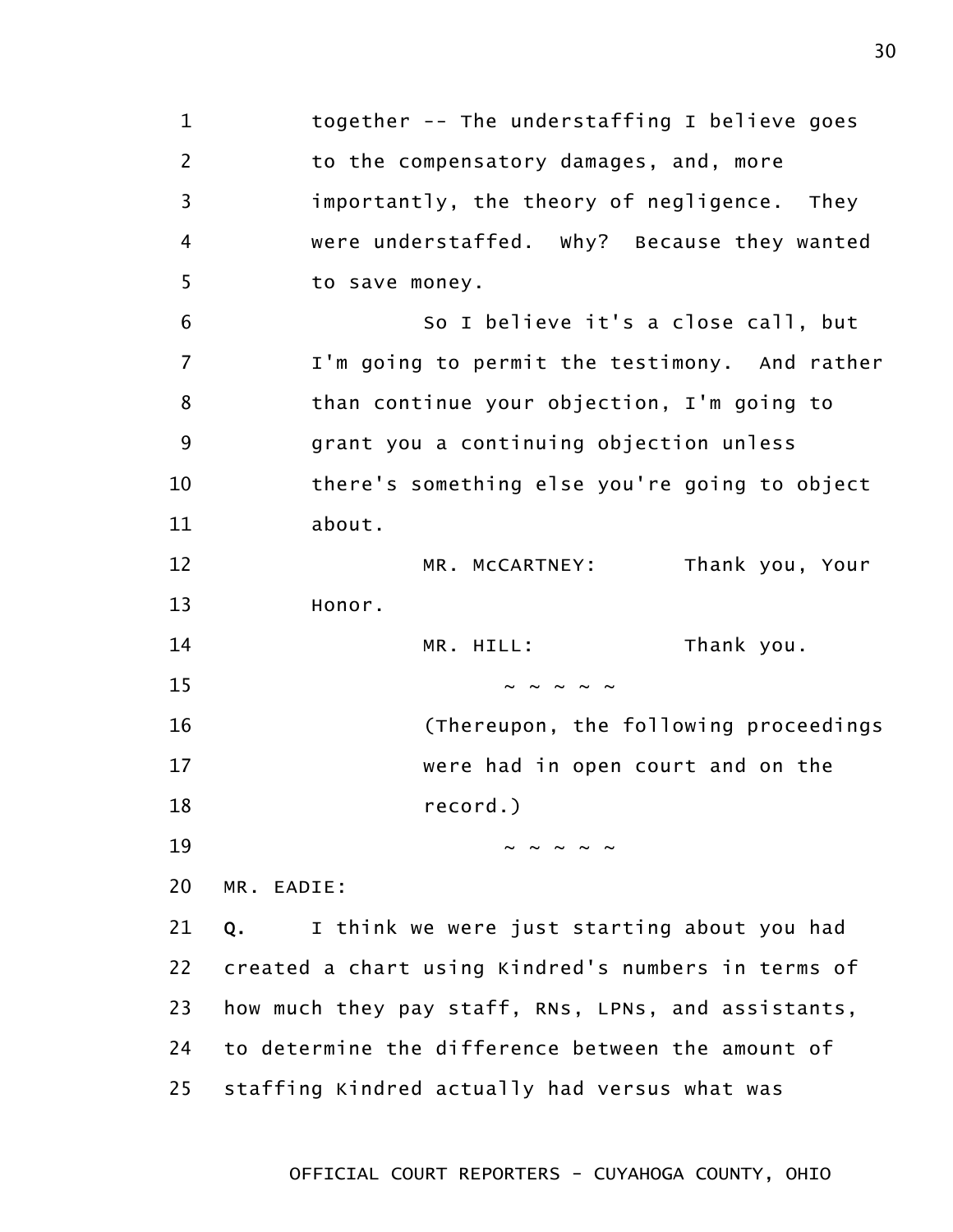1 expected by Centers For Medicare and Medicaid

2 Services based on the care needs of the residents?

3 A. Correct.

4 5 Q. Is this a copy of that chart summarizing that information?

6 7 8 9 A. Yeah. This summarizes how much the facility saved by understaffing, and this is per year based on the figures that they gave us as far as how much they're paying per hour for each category.

10 11 12 Q. During the fiscal year July 2011 to 2012, how much did Kindred save in dollars by not having the expected level of staffing?

13 A. Just over \$2.3 million, \$2,339,051.

14 15 16 17 Q. Same question for the '12-'13 fiscal year, how much money did Kindred save by not having the staffing as expected by Centers for Medicare and Medicaid Services?

18 A. They saved \$1,180,640.

19 Q. And for 2013 to 2014?

20 A. They saved \$1,189,339.

21 Q. So a little over \$2.5 million over this

22 three-year period?

23 A. Four and a half. You're one of those

24 attorneys that is not good in math.

25 THE COURT: Just answer the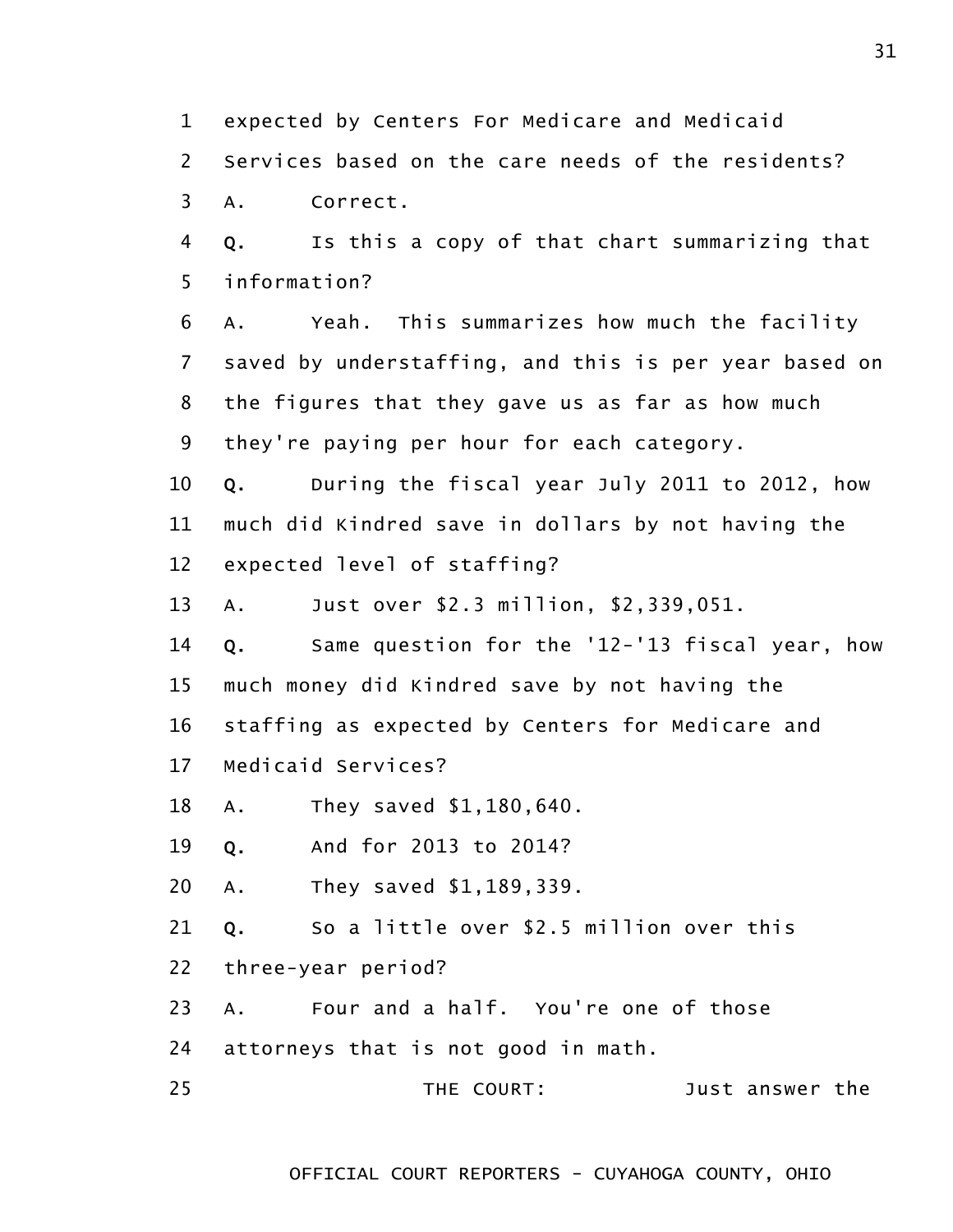1 question.

2 MR. EADIE:

3 4 Q. Just a little over \$4.5 million over those three years?

5 A. Correct.

6 7 8 9 10 Q. I want to ask you about the data you relied on. Did the data you relied on account for all of the residents in the facility whether or not they were Medicare Part E, Part A, or Part B, whatever their payer source was?

11 12 A. That's correct. That's based on all the residents in the facility.

13 14 15 16 Q. Have you had an opportunity to read the deposition of a nursing home administrator from Florida, Mr. Levine, that Kindred hired in this case about staffing levels?

17 A. Yes, I've read his deposition.

18 19 Q. Did he take issue in that deposition with any of your analysis?

20 A. Yes, he did.

21 22 23 24 25 Q. Did he particularly take issue with that issue of how many residents were included in your analysis? A. Yeah. I think his bigger issue was with which portion of the five star data that I used, which columns that I used to do my analysis. I think that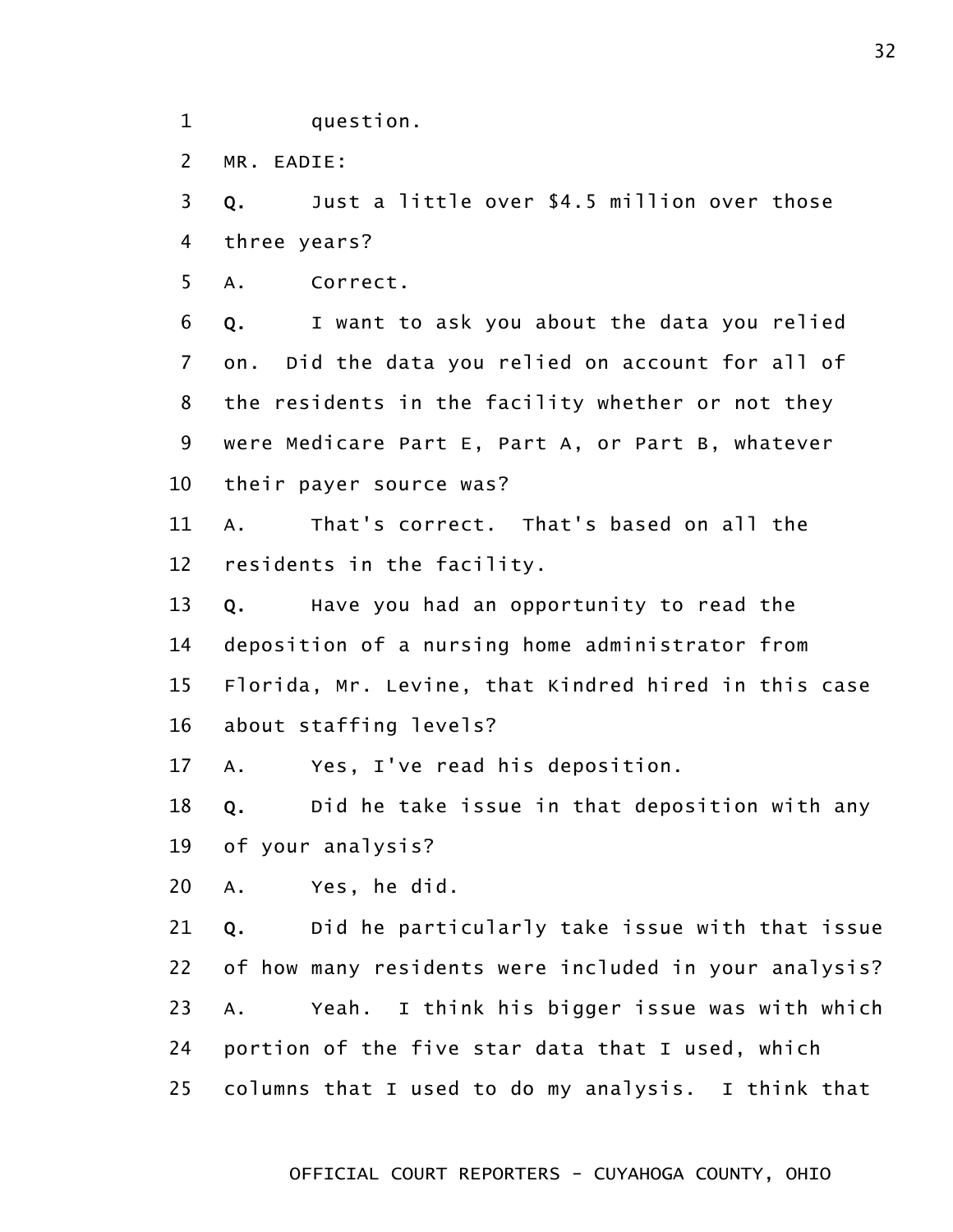1 was primarily most of his issue with my analysis.

2 3 4 Q. Assuming none of us run nursing homes or dig into that type of data on a regular basis, what are you talking about?

5 6 7 8 9 10 11 A. In the five star system they have multiple columns of data that's available. The first portion of it is what the facility is reporting as their staffing, so they've got reported hours for RNs, reported hours for LPNs, reported hours for aides, then like the total time for all of those if you add them together.

12 13 14 15 16 17 18 19 The next set of columns next to it is what CMS expects their staffing to be for RNs, LPNs, aides in a total. Then next to that is another set of columns, which is called the adjusted columns. And what that is that's a scoring mechanism that they do a little calculation to create this score, and that's what dictates how many stars they get. It's off that score.

20 21 22 23 24 And what Mr. Levine was saying was that my relying on the actual reported and the expected was incorrect, that I should have been using the data from the adjusted columns to do my analysis. And that is incorrect.

25 Q. Why?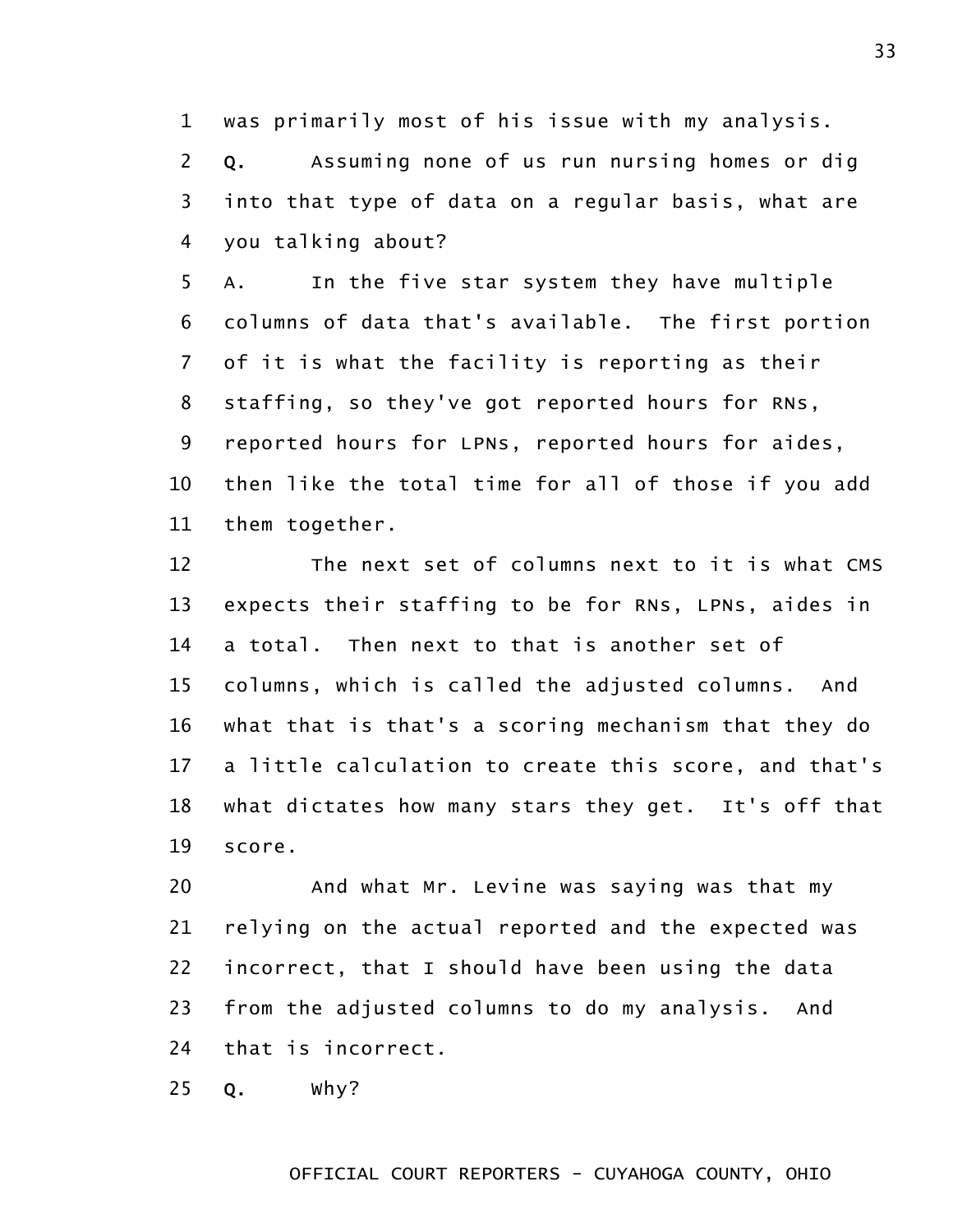1 2 A. He made a mistake in which columns he thinks needs to be used for the analysis.

3 4 5 6 7 Q. Is that understanding, the five star system understanding, how Centers For Medicare and Medicaid Services does those calculations, is that part of the experience and expertise you've developed over the last five years?

8 A. Absolutely.

9 10 Q. Anything else you wanted to respond to from Mr. Levine, or was that the crux?

11 12 13 14 THE COURT: That will be sustained. If you have a specific question, you can ask it. Not anything else you would like to say.

15 16 MR. EADIE: Okay. One second.

17 MR. EADIE:

18 19 20 Q. Did you prepare a summary of your findings in this case including those figures on the chart and the other analysis you did regarding Kindred -

21 Stratford's staffing policies over that three-year

22 period?

23 A. Yes.

24 25 Q. Is that the summary you produced in this case as to those findings (indicating)?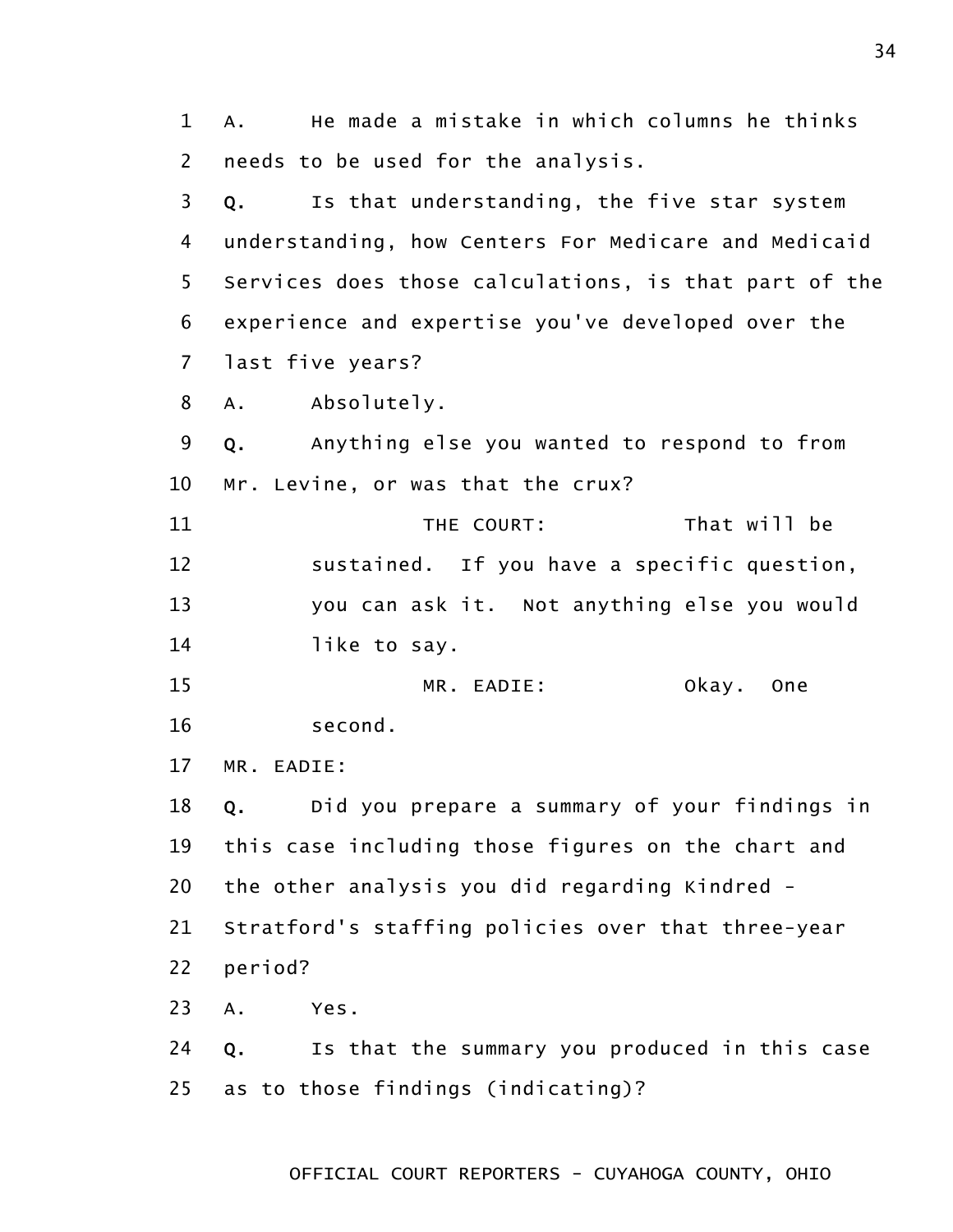1 A. Yes, it is.

2 3 4 5 6 7 8 9 10 11 12 13 14 15 16 17 18 19 20 21 22 23 24 25 Q. Is it a fair and accurate summary of however much data it is that addressed specifically the questions I asked you to address? A. Yes, it does. Q. Okay. Can you explain -- MR. McCARTNEY: Objection, Your Honor. Object to producing said information about which he has not testified. THE COURT: I'll hold ruling on that until after the testimony. You can't show it until it's in evidence. I'm holding ruling on that until after the testimony. MR. EADIE: Q. Did you look at the legal entity name for Kindred - Stratford? A. Yes. Q. Is that part of the summary you produced to make sure that you were looking at the right facility? A. Correct. Yeah, we checked the name because oftentimes the name that is reported using CMS' system is not the same name that they expose to the public. So we checked the name against the address to make sure it's the correct facility.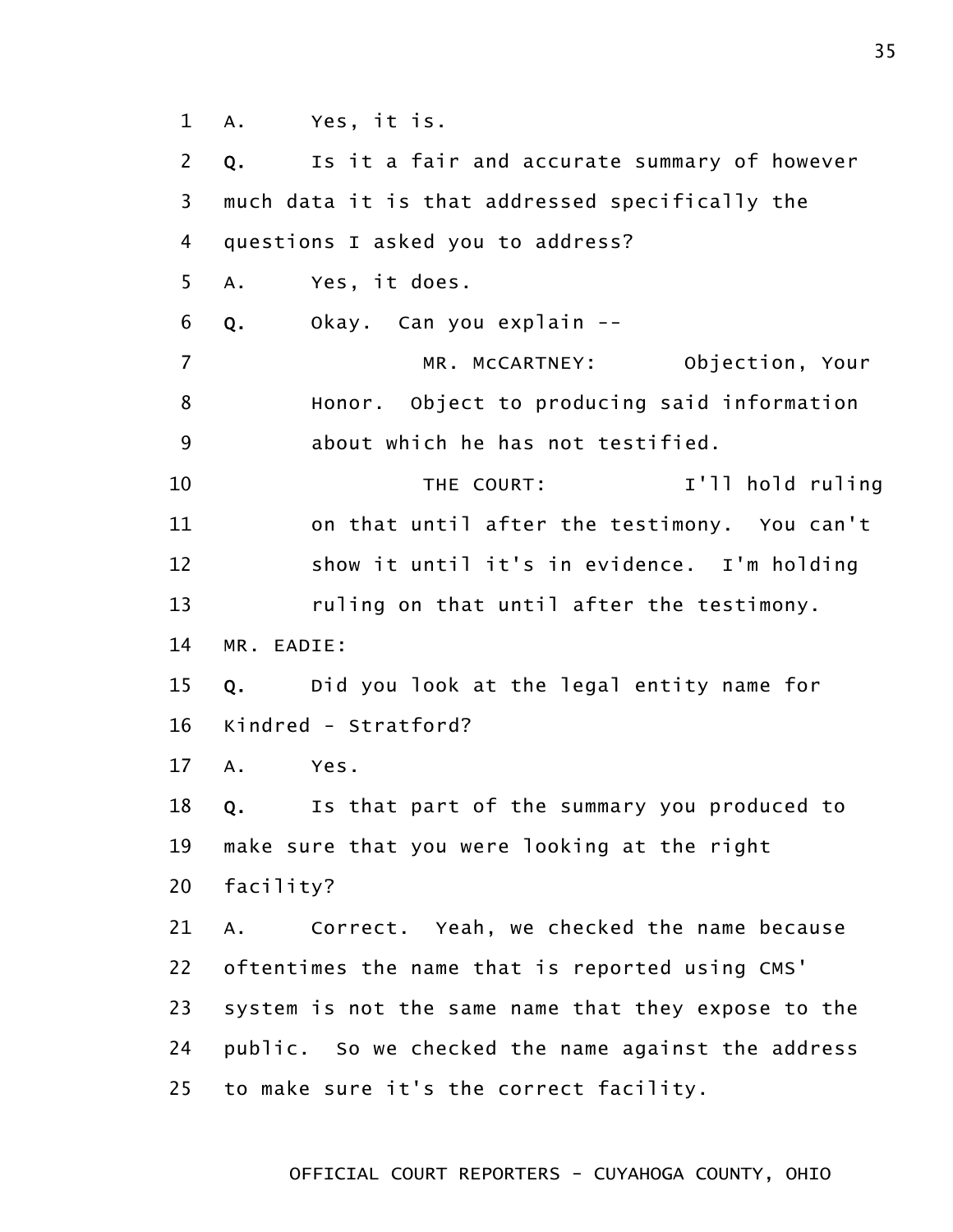1 2 3 4 Q. Same question about the owner, type of facility, number of beds, did you consult the government data about that to verify the facility features?

5 6 7 8 A. Correct. That information is contained both in the annual cost reports and on Medicare's -- CMS' website, so I checked it both places to make sure again we're talking about the same facility.

9 10 Q. Is that Kindred's own data being sent to the government?

11 A. Correct.

12 13 Q. Did you consider the related parties -- Let me ask, what does related parties mean?

14 15 16 17 18 19 20 21 22 23 24 25 A. A related party is where you have a parent corporation that has what we call children corporations. So, in this case, Kindred's nursing home is held in a corporation that is owned by the Kindred parent. At the same time, Kindred and other nursing homes have what are called related parties, which are therapy companies, drug companies, maybe a housekeeping company, that are also owned by the same parent. And CMS, Centers For Medicare and Medicaid Services, requires them to identify what related parties they are paying money to and how much they're paying to those related parties within, you know, the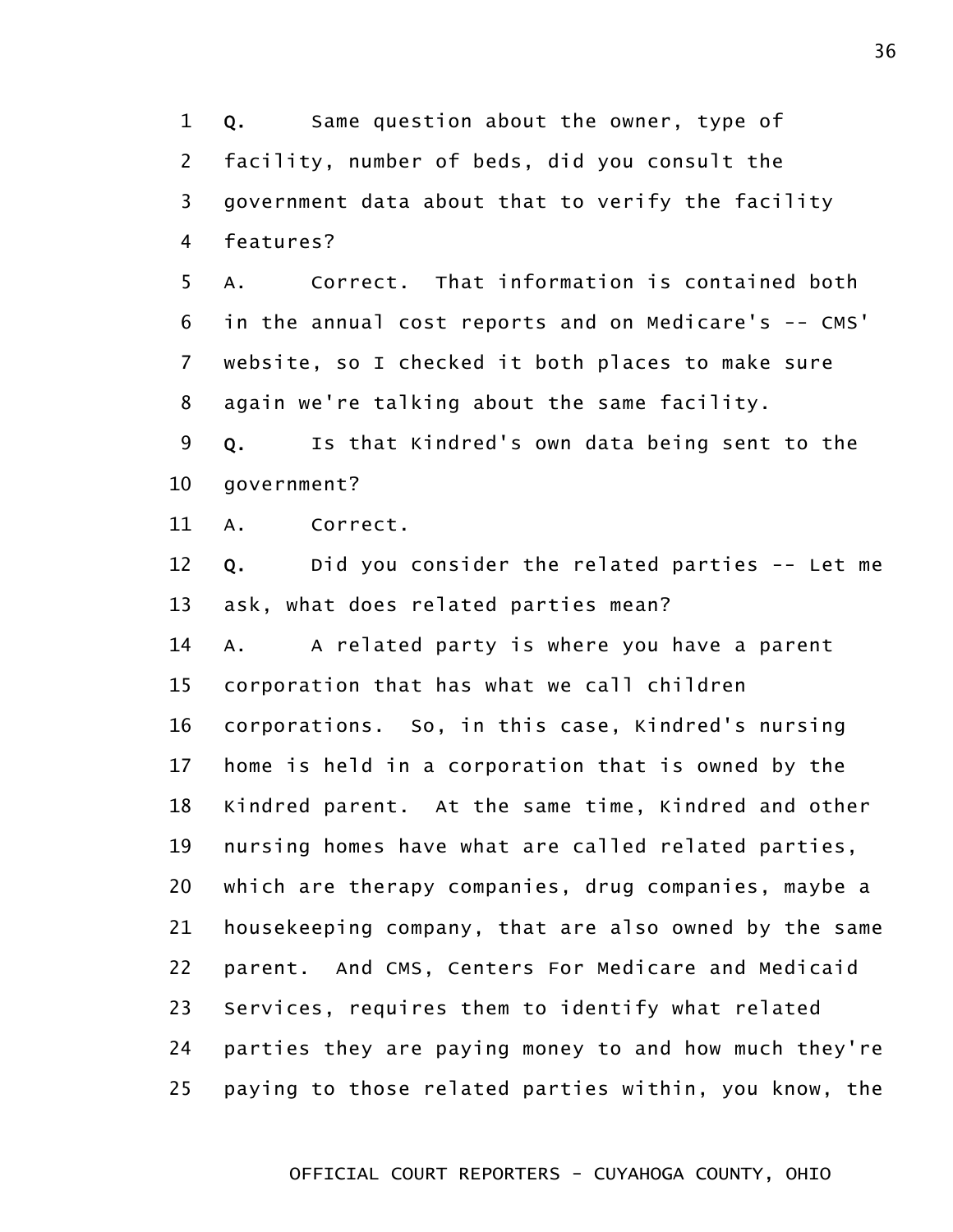1 same corporate family.

2 3 4 Q. In looking at that and analyzing the related entities, are you saying there's anything wrong with that practice?

5 6 7 8 A. No, no. It's just that CMS wants there to be transparency. If they're dealing with corporations that are owned by the same entities, they have to reveal that information.

9 10 11 12 13 14 Q. And the jury's heard some testimony about Kindred Healthcare Operating, Inc. being the corporate parent. And here you have an ultimate corporate parent that's different. Does Medicare/Medicaid Services, for lack of a better word, cut to the chase and just put the top entity

15 on?

16 17 A. It's actually whoever the facility identifies as their ownership.

18 Q. Okay. And so it's not -- Never mind.

19 20 Did you look at cash and temporary investments available at the facility?

21 22 A. Yes. That's also information contained within the cost reports that are filed each year.

23 Q. Is all of this based on data that's reported

24 by Kindred to the federal government?

25 A. Yes.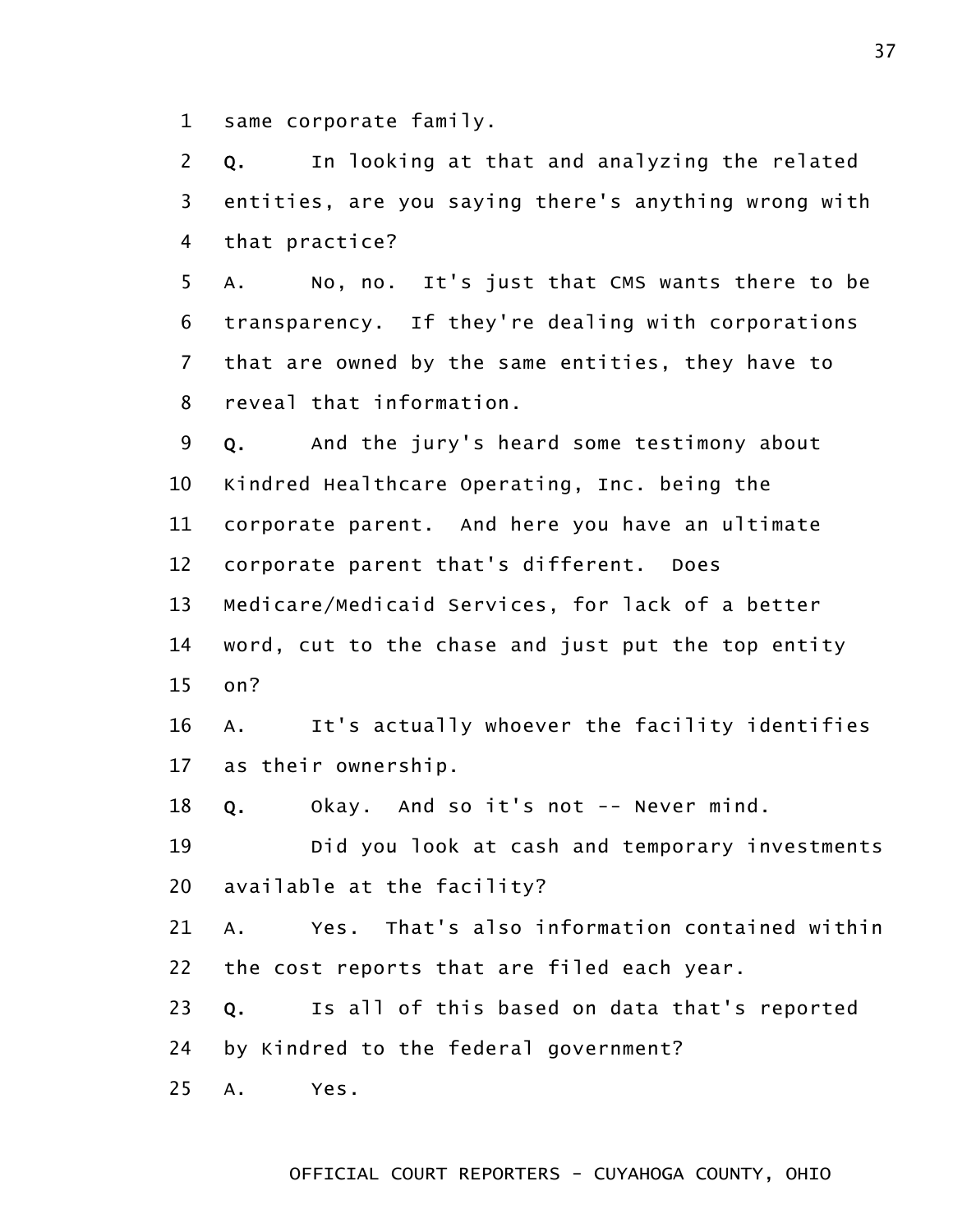1 2 3 4 5 6 7 8 9 10 11 12 13 14 15 16 17 18 19 20 21 22 23 24 25 MR. EADIE: It's turnaround time. MR. McCARTNEY: I still object. THE COURT: I already ruled what I was going to do. MR. EADIE: I thought I needed to lay more foundation. Okay. MR. EADIE: Q. When you discussed the related parties, another way to think about that is it's all like different arms of the same company/owner paying each other for different services, is that fair? A. Correct. Q. And so when you look at a related party say for therapy services, that would be Kindred nursing home paying Kindred therapy department, so basically Kindred paying Kindred? A. Exactly. Q. Did you analyze whether Kindred was over or underpaying itself in those transactions? A. Yes, I did that analysis. Q. What did you base that analysis on? A. In the annual cost reports the nursing home has to reveal how much the underlying service cost to the related party to provide. So in this case if you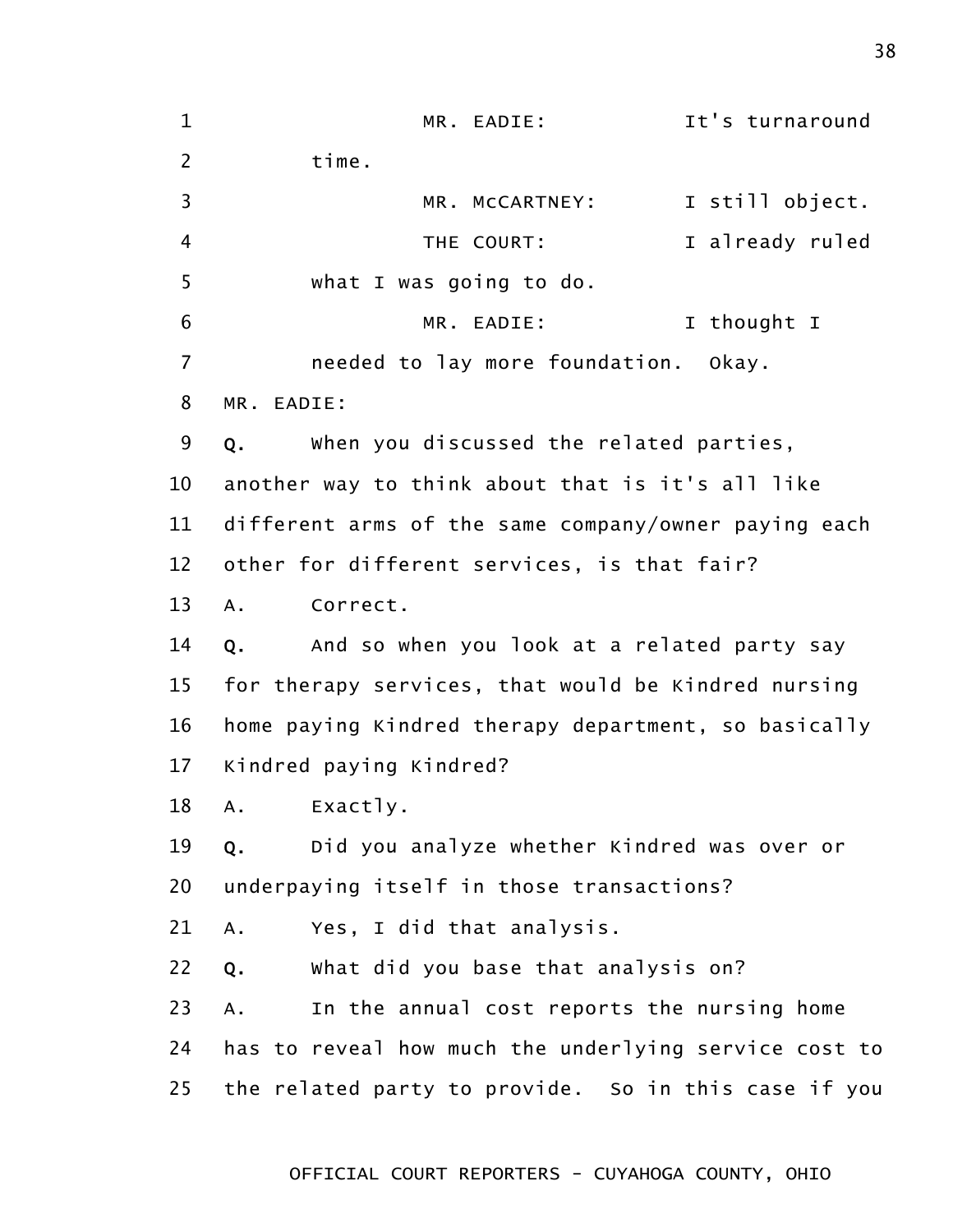1 2 3 4 5 6 7 were providing therapy services, Kindred's therapy company would have to reveal how much it cost them to provide that service. Then Kindred also has to reveal how much they paid for that service. And when you have those two numbers, you can just calculate did they pay more than the cost or less than the cost.

8 9 10 11 12 13 Q. Specifically as it relates to nursing aides, in all the data you reviewed did Kindred consistently provide less nursing aide or assistant time to residents than Centers For Medicare and Medicaid Services would expect based on the care needs of the residents as reported by Kindred?

14 A. Yes.

| 15 | MR. EADIE:                       | Thank you. |                 |  |
|----|----------------------------------|------------|-----------------|--|
| 16 | THE COURT:                       | Cross      |                 |  |
| 17 | examination, Mr. McCartney?      |            |                 |  |
| 18 | MR. MCCARTNEY:                   |            | Yes. Thank you, |  |
| 19 | Your Honor.                      |            |                 |  |
| 20 | $- - - 000 - - -$                |            |                 |  |
| 21 | CROSS-FXAMINATION OF FRNFST TOSH |            |                 |  |

CROSS-EXAMINATION OF ERNEST TOSH

22 BY MR. McCARTNEY:

23 24 25 Q. Mr. Tosh, would you agree with the statement nursing staffing levels are just one part of staffing, the actual skill and turnover of the staff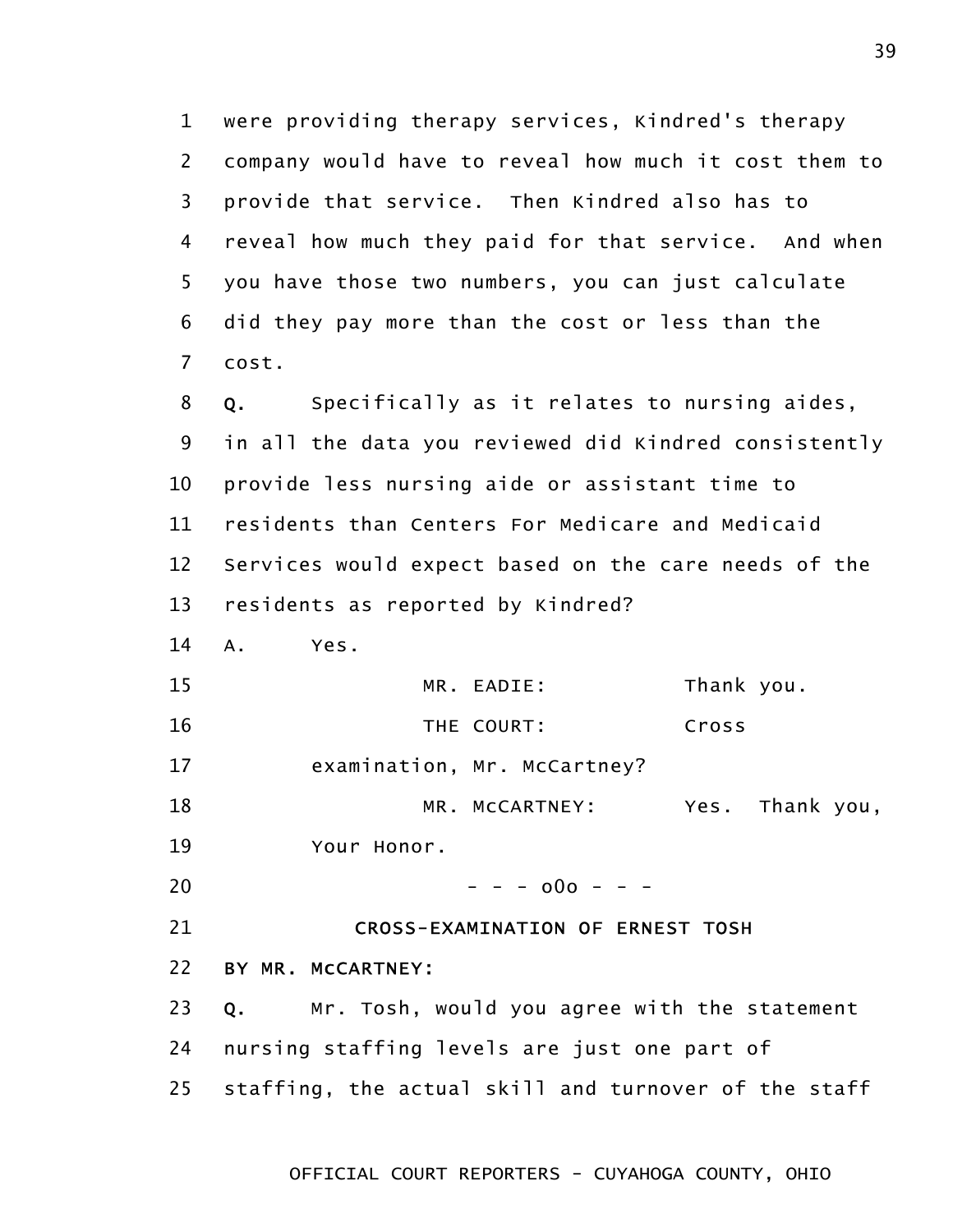1 are also important?

2 A. Yes.

3 4 5 6 7 8 9 10 11 12 13 14 15 16 17 18 19 20 21 22 23 24 25 Q. And would you agree with this statement; in reviewing staffing for sufficiency, there are five general areas of review: Composition, quality, quantity, pattern and management method? A. Yes. Q. The only number that you've analyzed deals with quantity; is that right? A. Quantity, and also a second prong of that is the -- I can't remember exactly what term was used there. Q. Composition? A. Composition: RN, LPN, CNA. Q. Your analysis does not include anything about quality, pattern, or management method, does it? A. No, it does not. Q. The word that the Centers For Medicare and Medicaid Services uses in terms of looking at the acuity through the RUG score is "expected"? A. Yes. Q. And "expected" is a vastly different word than the word "required"; isn't that right? A. Yes, sir. Q. And Centers For Medicare and Medicaid Services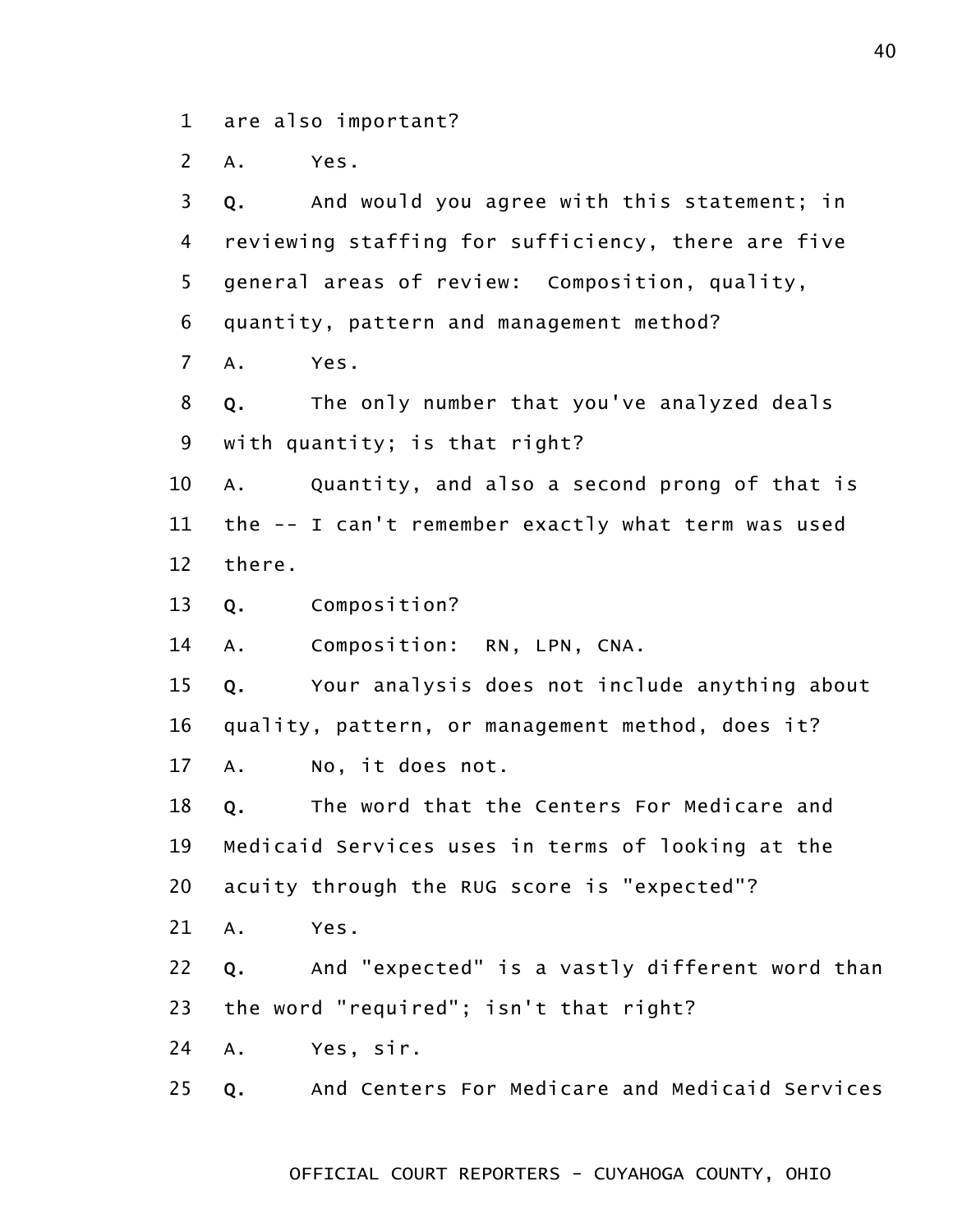1 2 3 4 5 has the ability if they believe a facility is not providing adequate levels of staffing to revoke that facility's license -- or excuse me, their prior agreement with Medicare and Medicaid; is that right? A. Yes, that is correct.

6 7 8 Q. As far as you know, the Centers For Medicare and Medicaid Services has never revoked Stratford's license, have they?

9 A. Not to my knowledge, no.

10 11 12 13 14 15 16 17 18 19 20 Q. And there is no study that's been done that you know of, any kind of scientific study that's been done, to look at the expected level of staffing per CMS and whether that actually leads to any improvement in the quality of care; isn't that fair? A. There are studies about the time required to provide these services, and there are studies that would show that a lesser amount of time leads to more injuries. But are you asking me has there been a study specifically on expected versus the actual staffing?

21 22 23 24 Q. I'm talking about looking just at the expected level of staffing per CMS, has there been a study that looked at that number and that number alone? A. No, not that I'm aware of.

25 Q. And Mr. Eadie touched on this, but you've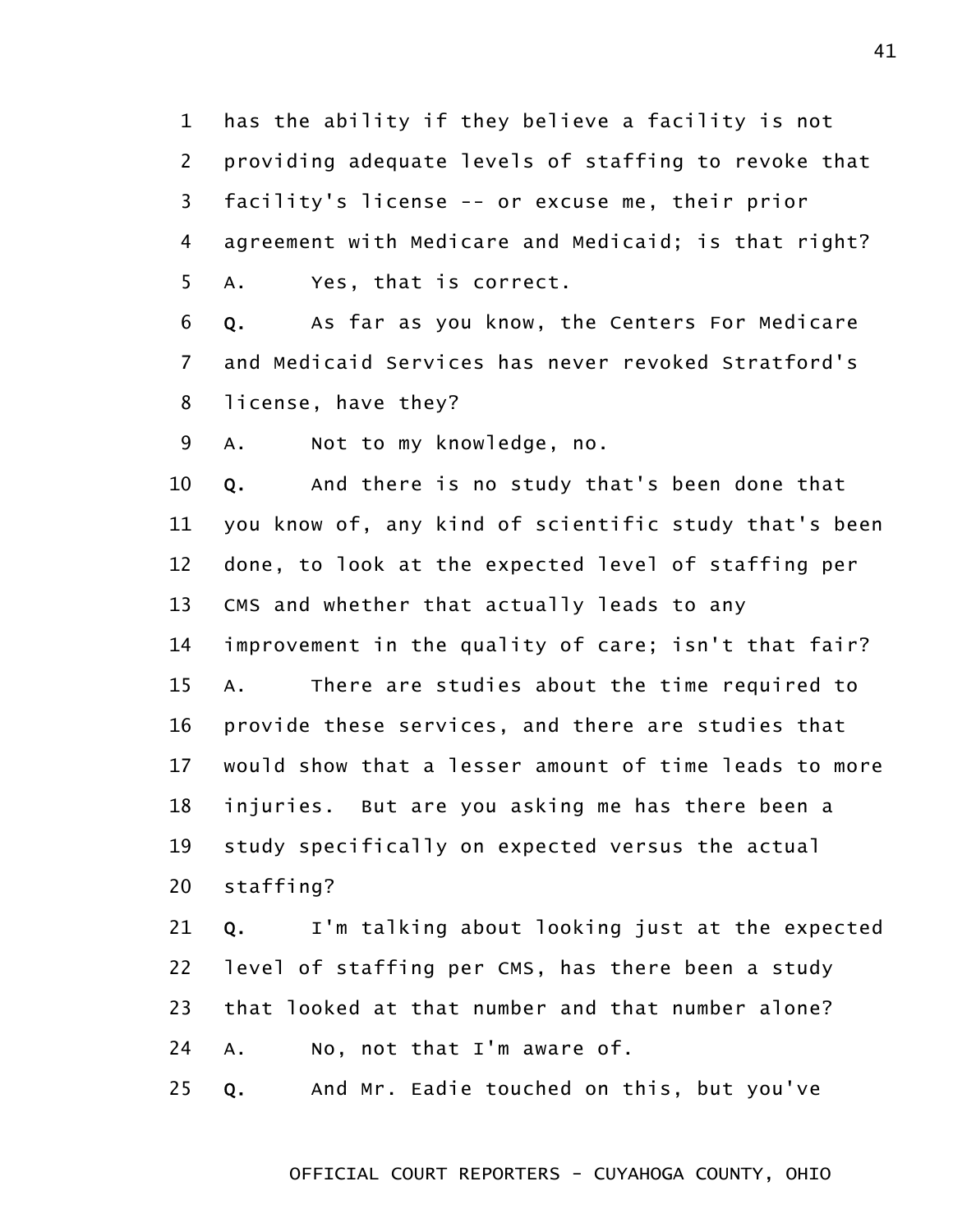1 never worked in a nursing home, have you?

2 A. No.

3 4 5 Q. You've never been part of how nursing homes go about actually deciding on how much staff they need, have you?

6 A. No, I have not.

7 8 9 10 Q. And you don't know whether in the nursing home industry they use -- actually look at the RUG score and expected level of staffing for staffing levels, do you?

11 12 A. As an industry I do not know how they set their staffing.

13 14 15 Q. And you talked a little bit about related entities, and how much related entities were being paid. Do you remember that?

16 A. Yes.

17 18 19 20 Q. And when you say the related entities and how much they were being paid, that was the related entities was reporting the actual cost to them of providing those services?

21 A. That's correct.

22 23 24 25 Q. And if a third party vendor was to come in instead of a related company, the third party vendor would not report their actual cost, would they? A. No, they would not be listed on that report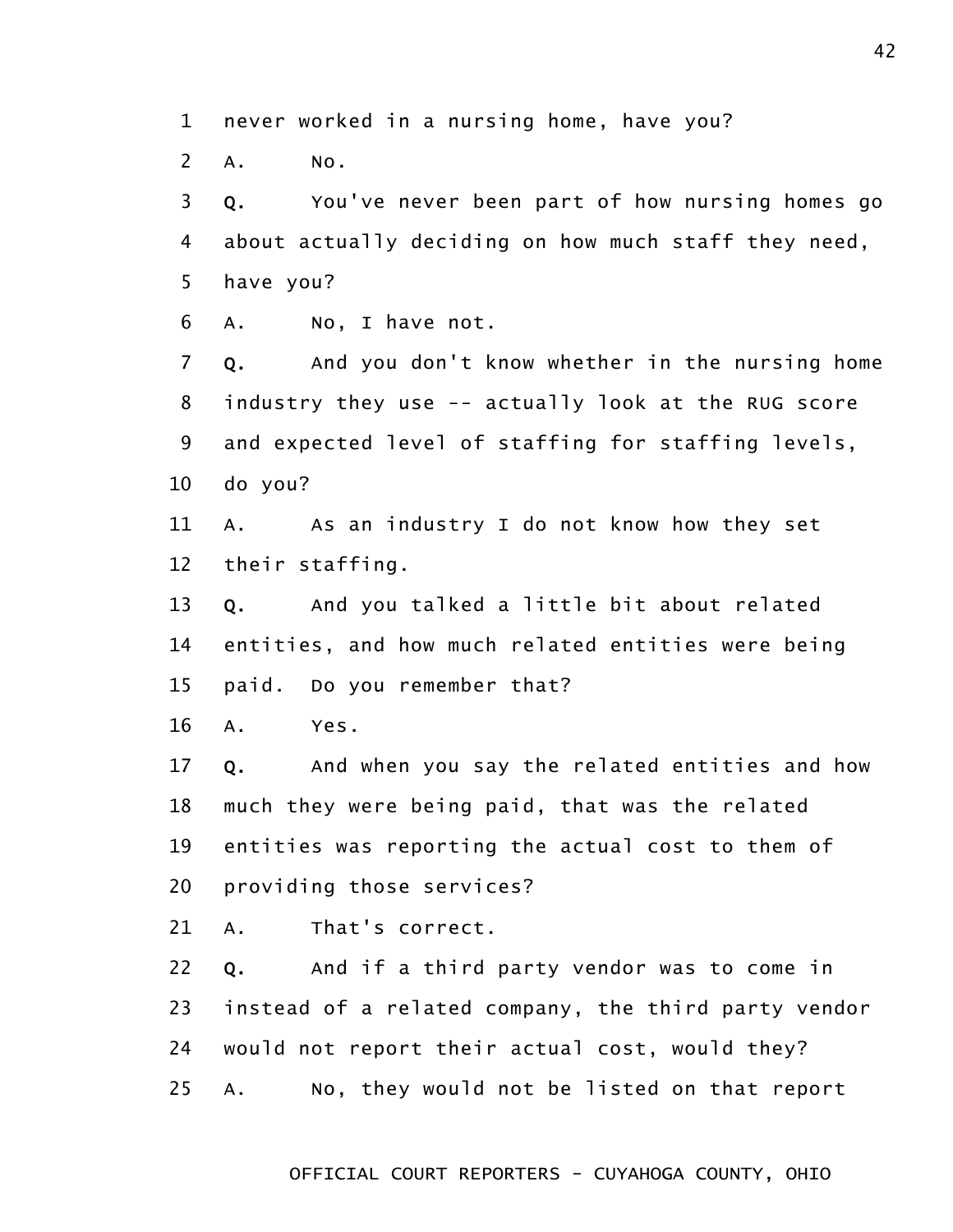1 since they were an unrelated party.

2 3 4 5 Q. You would expect the third part vendor not only to charge their actual cost but a number above that in order to get a profit; isn't that right? A. I would expect that, yes.

6 7 8 Q. It would be reasonable for a related entity also to charge not just the actual cost but a number above that in order to make a profit?

9 A. No, I would not agree with that statement.

10 Q. You would not agree with that?

11 A. No.

12 13 14 15 16 Q. Now, do you know whether the amount that was actually billed by in this case I think it was Rehab Care, what was actually billed by Rehab Care for the services they provided, whether it was commercially reasonable or not?

17 18 A. By definition, they have to report a cost that is commercially reasonable.

19 20 21 Q. I'm talking about what they actually billed, do you know if it was commercially reasonable or not? Did you go out and explore whether that was a

22 reasonable number?

23 A. No.

24 25 Q. As far as you know, that was a commercially reasonable number charged by Rehab Care for their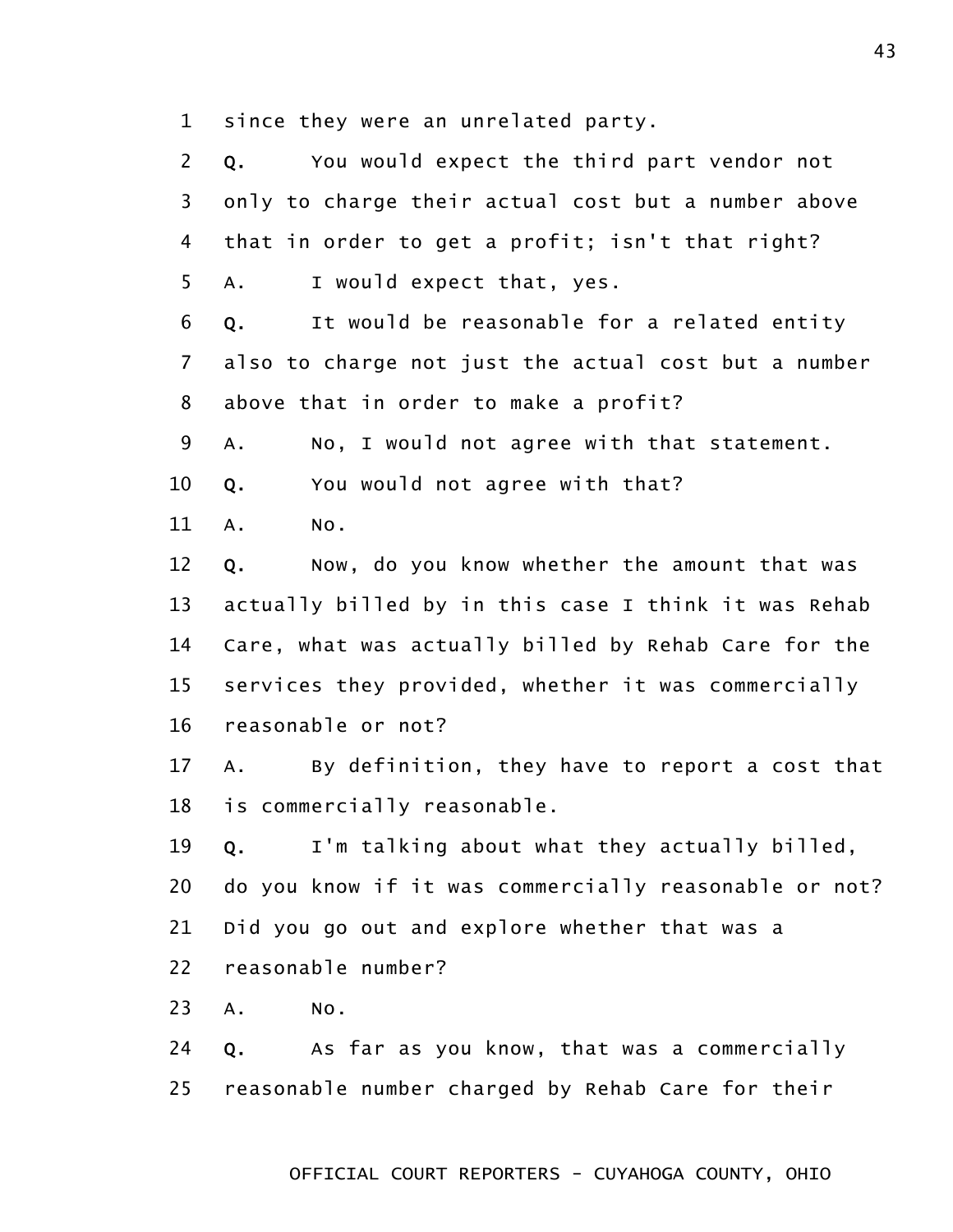1 services provided?

2 3 4 5 6 7 8 9 10 11 12 13 14 15 16 17 A. Yes. Q. Your experience is never having worked in a nursing home but having come up with this algorithm; is that correct? A. Correct. Q. Also suing nursing homes; isn't that correct? A. Yes, I have sued nursing homes. Q. You have sued Kindred facilities, too, haven't you? A. I have. MR. McCARTNEY: Thank you. That's all the questions I have. THE COURT: Any Redirect on those issues? MR. EADIE: No, Your Honor. THE COURT: You may step down.

18 19 20 21 22 23 24 25  $- - - 000 - - -$ (Thereupon, the witness was excused.)  $- - - 000 - - -$ \* \* \* \* \*